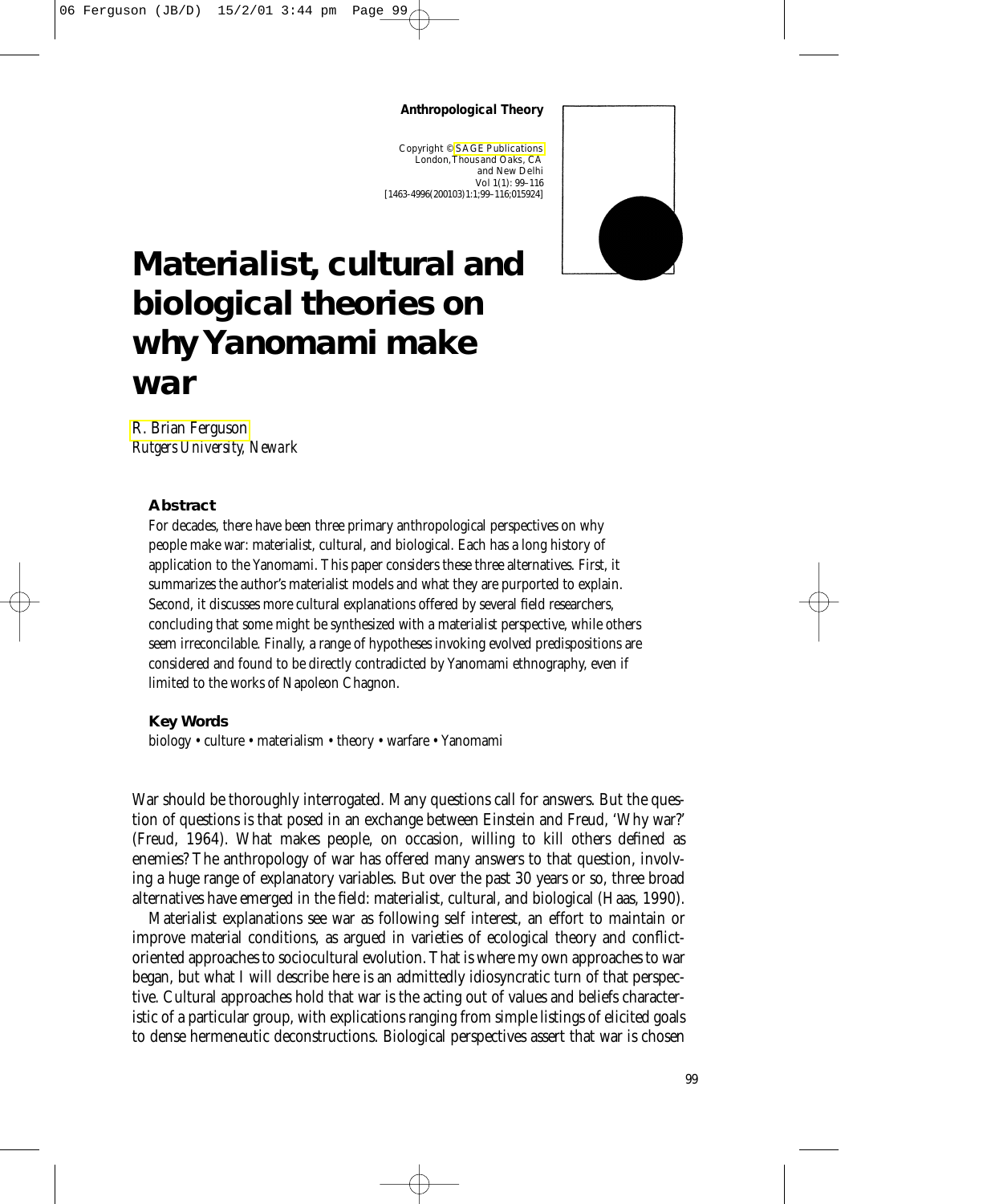because in our species' evolutionary history a penchant for collective violence enhanced the likelihood of passing along genes, directly, beyond any considerations of material well-being and regardless of cultural values. Persistence of such divergent answers for so long might lead to despair about prospects for theoretical advance, for providing some firm answers to the big question. But it is not that theoretical alternatives *cannot* be compared and evaluated as explanations, just that they usually *are not*. Much more commonly, a scholar presents one theory and dismisses or ignores the alternatives. The different theoretical currents then continue in their own, self-enclosed way.

The case of Yanomami<sup>1</sup> warfare offers an opportunity to do better. A people and pattern familiar to all anthropologists, it is difficult to conduct any general discussion of war without considering the Yanomami. Detailed, abundant, ethnographic and historical documentation is available. Yanomami warfare was the crucible in which the most controversial ecological hypothesis on war was developed and tested: the 'protein hypothesis'. That theory is evaluated in previous publications (Ferguson, 1989a, 1989b, 1995a: 349–53), in which I conclude that several of the relationships it posits are correct, but that it does not explain war. Research on the protein hypothesis led me to develop alternative materialist approaches to Yanomami warfare. But that war pattern has likewise been the focus of cultural and biological theories. It is this convergence of alternatives that led to this paper.

## **TWO MATERIALIST APPROACHES**

I have employed two distinctive, overlapping and complementary approaches toward understanding Yanomami warfare. One was developed in a prior investigation of warfare on the Pacific Northwest Coast (Ferguson, 1984a). Its most general hypothesis (Ferguson, 1984b: 37–42, 1990: 29) is that wars occur when those who decide military policy believe it will serve their material interests. My argument is that the actual patterning of fighting – periods of intense war or relative calm, who attacks, who is attacked, and when – is understandable as efforts to protect or improve material circumstances in historically changing conditions. Informants did not state that they were motivated to war for these reasons, but this was inferred from the actual pattern of who attacked whom, and when, using *all* reported cases of war. This I call an etic behavioral approach to war.

*Yanomami Warfare: A Political History* (Ferguson, 1995a, hereafter *YW,* and see Jones, 1998; Steel, 1998) applies this approach to the Yanomami. It compiles *every* reported case of Yanomami warfare from Venezuela and Brazil, maps them against a reconstruction of Western impingement on their lands, and establishes a clear temporal and spatial connection: wars break out at moments of major change in the Western presence. Competitive interests in regard to possession and control of Western manufactured goods, most notably steel tools, explains this connection, as they do other major aspects of political history, including village fissioning, population movements, alliances, factionalism, and non-lethal combats. This introduced technology, circulated in advance of direct Western contact, revolutionized Yanomami subsistence. Cutting tools rapidly became critical means of production, and transformed intervillage structure in a way that generated extreme hostilities, as well as close alliances.

The likelihood of war erupting in a given area is determined by the spatial distribution and amount of Western goods available, plus factors affecting military strength, particularly shotguns. No war is predicted when there is a general scarcity and no new source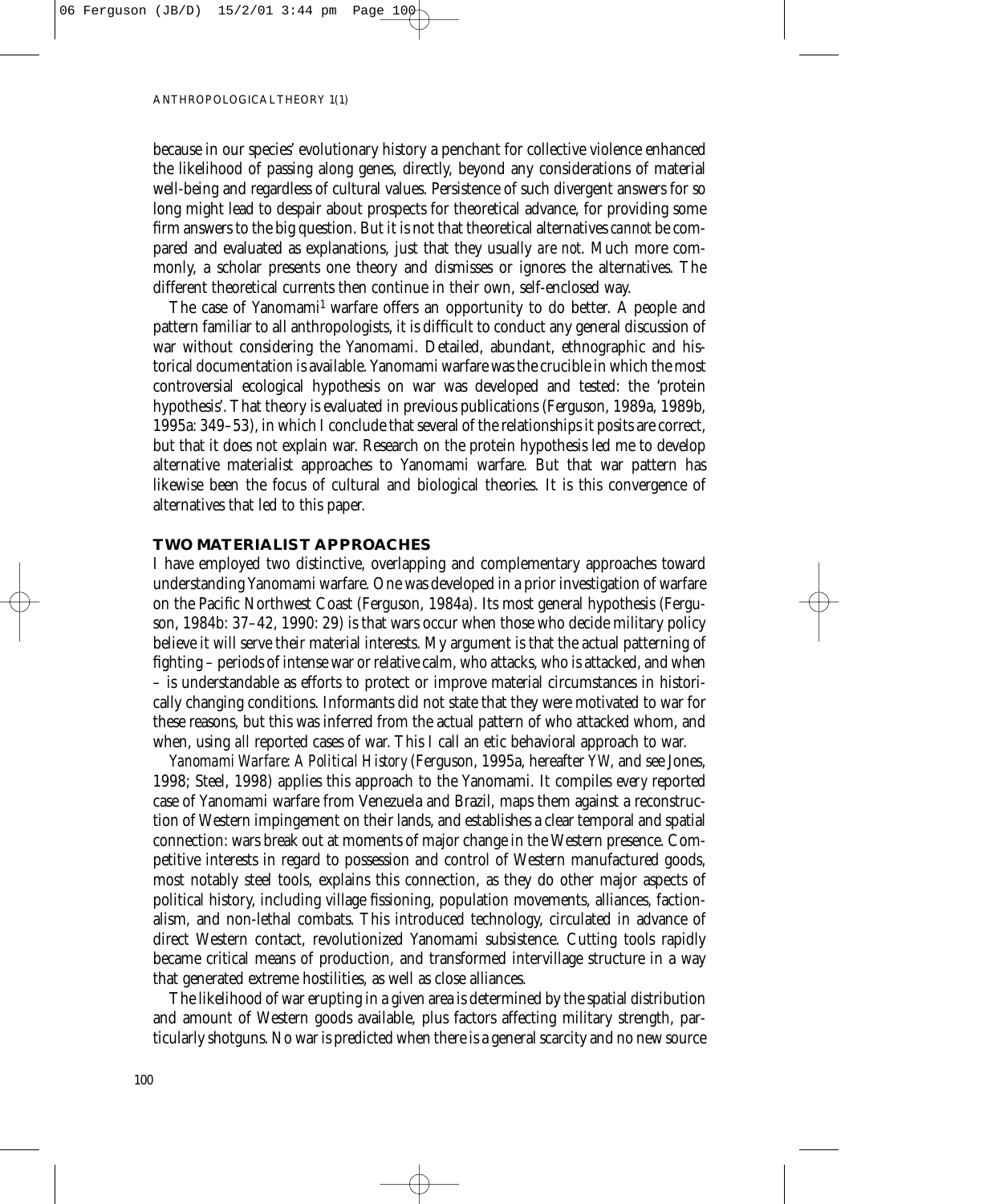of incoming Western goods, or when Western goods are abundant and coming in through so many sources that they cannot be monopolized. When Western goods are unequally distributed and the possessors do not have substantial military advantages, they will be raided. When goods are unequally distributed and the possessors have such advantages, they will use force in various ways to deter competitors. When goods are unequally distributed but the possessors have so much that they can trade out large quantities, which usually means they will also have shotguns, they will establish peaceful relations with their neighbors. Often, these newly dependent neighbors will then raid another group further out – potentially dangerous competitors – sometimes with the support of the local group at the Western source. War is most likely as a result of a major *change* in the sources of Western goods – a new intrusion, a relocation, or a withdrawal. Contrary to popular images, Yanomami wars are not interminable, and active fighting rarely lasts more than two years. By that time, by movement or alliance, some new accommodation will be made. Changes in Western sources destabilize existing relationships, and new ones are often forged through force, especially where the violence threshold has been lowered.

The political character of Yanomami alliances may be cordial or extremely tense. The latter often tip over into war. These are the cases when an insult or a fight over a woman are followed by bloodshed. Three sets of factors determine the tone of an alliance. One is the flow and ease of trading out Western goods. If trade controllers themselves have a rich source of new goods, they quickly pass them on, and may even allow good friends direct access to the golden geese. Inequalities in possessions are lessened, extraction of middleman benefits from allies is tempered by easy terms. They are 'generous', not 'stingy'. Second is the ability to apply force, which itself has four major dimensions: possession of shotguns, active support of a resident Westerner (both of which favor outpost villages), number of fighters from a village and allies, and relative ferocity of individual warriors (both of which tend to favor those away from the outposts). A combination of these four determines the relative military strength of potential opponents, and that determines whether one will risk a war, or short of that, how much coercive pressure will be brought to bear within an ongoing alliance. The third set of factors is the congruence or opposition of trade interests in a particular situation. If group B gets its machetes from village A, and passes them along to C, B will support A if group X tries to muscle it out of its location, but oppose any effort to establish a direct channel between A and C.

These considerations, and others to be discussed shortly, explain why war is very likely or very unlikely in a particular area and time, and which local groups are likely to be good friends, mortal enemies, or something in between. But those factors do not explain why one particular group decides between roughly balanced options to fight or to flee, or why of two potential allies or enemies, one is selected. Usually, not always, there are choices to be made. Decisions regarding war among Yanomami are commonly the result of long periods of public discussion and argument, in which speakers try to create a consensus by molding perceptions and invoking values. Listeners are persuaded, or not, and that affects what is done next. Sometimes decisions have to be made in an instant, without reflection, and there normative expectations will play an important role. Occasionally a single individual will take a precipitate act, which sets off bloody consequence for the group. In these ways, commonly held values and individual personalities

101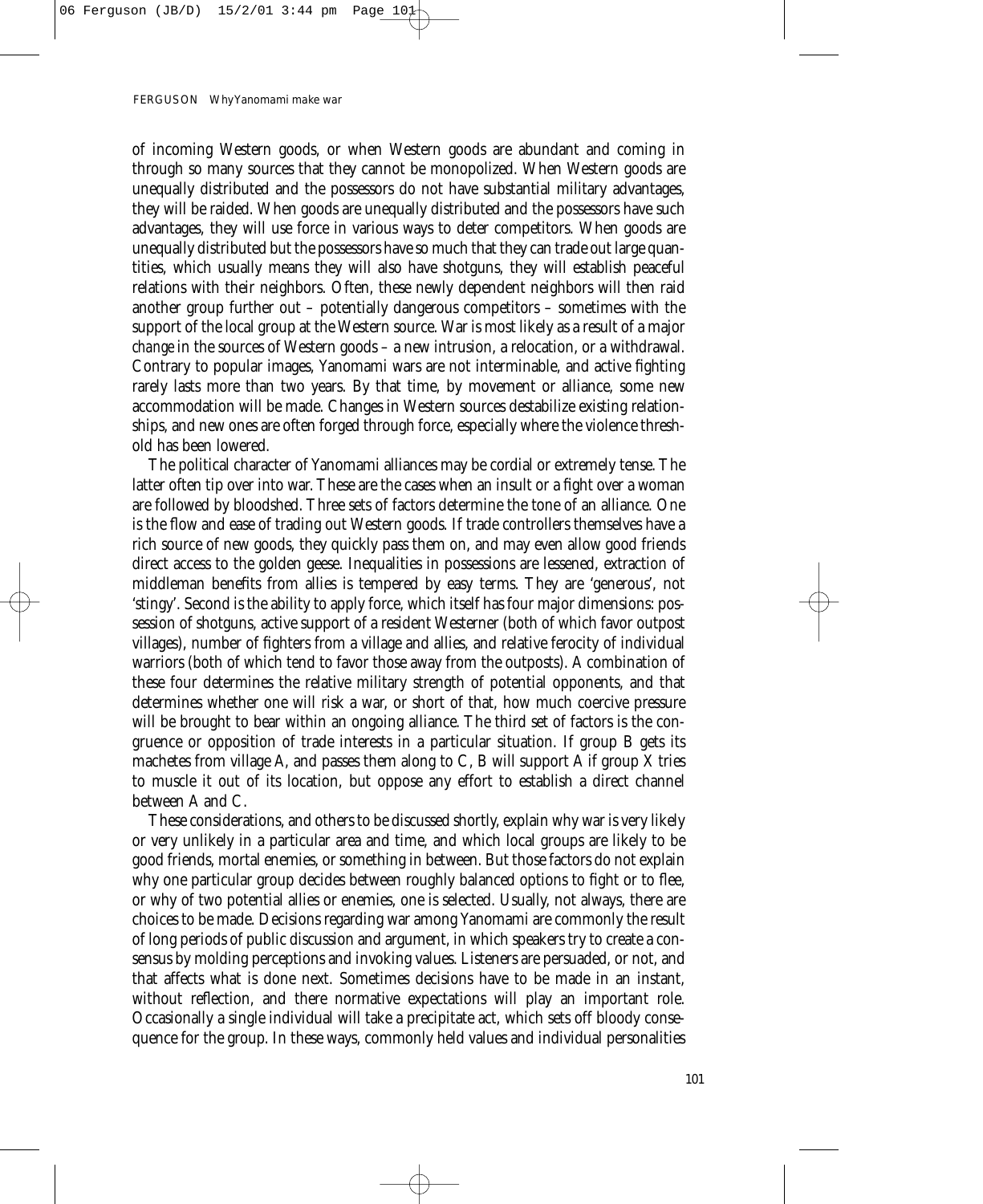are critical for understanding the process leading to war. Within the deterministic structure of the model, this is clearly defined space for agency, even free will.

That is the theory. Most of *YW* is presentation of relevant evidence. It is impossible to summarize nearly three hundred pages of detailed historical reconstructions and analysis. By the end of part II, which covers the three (or so) Yanomam*i* peoples who speak other than Yanomam*o* (the focus of Chagnon's research), I believe it establishes as *fact* that wars typically occur in times and places of a major change in the Western presence, and are rare without that. It is the rich ethnography of the Yanomamo, especially in the Orinoco-Mavaca area, where detail gets down to personalities and even conversations, that I believe confirms the *explanation* of that coincidence, as described here. But that, of course, is for others to judge.

My second approach (Ferguson, 2000a) to Yanomami warfare is focused specifically on Yanomamo speakers around the confluence of the Orinoco and Mavaca rivers, those labeled 'fierce' by Chagnon (1968a). This employs a modified version of Harris's (1979) principle of infrastructural determinism. Simplified, infrastructure includes a people's demographic characteristics, their ecological relations, their technology, and their basic patterns of labor. Structure encompasses social organization, economics, and politics. Superstructure includes patterns of psychology, value and belief systems, and local knowledge. I have proposed (1995b) a programatic modification of Harris's principle that avoids reductionism by giving more autonomy to structure and superstructure and replaces its functionalist, adaptationist orientation with a focus on history and agency. Rather than seeking to explain everything with direct reference to infrastructure, the tripartite scheme is reconceptualized as a nested hierarchy of progressively more limiting constraints.

Abstractly, the analyst begins by identifying a set of infrastructural variables, and the state of those variables that are posited as having an affect – via their influence on materially self-interested actors – on behavior related to the phenomena to be explained, in this case variations in the practice of war. Taken together, the states of these variables provide an underlying specification of the kind of social relationships that will exist, delimiting or constraining them within certain ranges. The pattern of actual social interactions, which comprise 'structure', are based on general infrastructural conditions – the availability of resources, the potentials of technology, the sedentism and scale of populations, etc. – and by the specifically war-related constraints just noted. Structural alternatives of social, economic, political, and military relations are limited to a relatively narrow range of possibilities by these conditions of material existence. Yet structural domains have their own internal dynamics and interactions, not reducible to infrastructural conditioning. The operation of directly constrained and relatively autonomous variables and processes produces a set of real-world possibilities for military and related actions. Similarly, the realm of ideas and dispositions that is superstructure operates within the existing realities of general and war-specific patterns of infrastructure and structure, but also has its own autonomy and integrity, and it is by following processes at this level that the analyst gets closest to actual decisions to start killing.

In applying this approach to the Orinoco-Mavaca Yanomamo, the point is to explore a three-way relationship between war, local culture, and Western contact. This fleshes out and informs the more focused issues of the model of Yanomami war *occurrence*, allowing greater articulation with other theoretical approaches. It highlights a very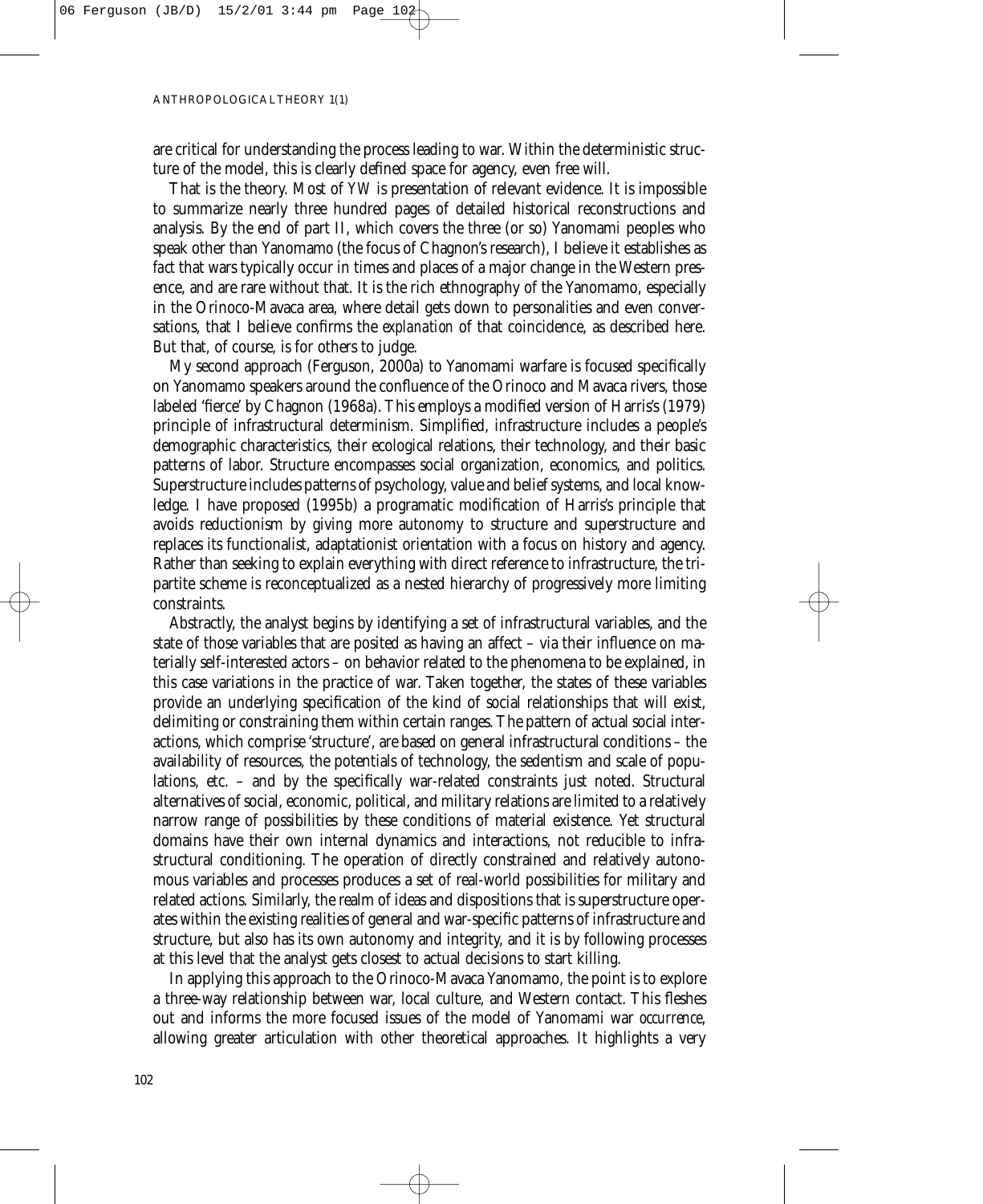important threshold effect: as conditions deteriorated in the Orinoco-Mavaca area, it took much less to start raiding than at other times and places. And it enables us to understand better other violence besides war – all the pounding matches, wife-beatings, and other mayhem that made these people appear to be fierce.

Starting with infrastructure, in addition to the introduction of Western goods and steel tools already discussed, other factors were having a profound impact in the Orinoco-Mavaca area at the same time, directly affecting the kind of social relationships that would exist. Introduced epidemic diseases claimed many lives, shattering family arrangements built over many years. These had to be reconstituted immediately for life to continue. Game depletion did occur, and although it does not explain war, it did lead to a breakdown of the reciprocal sharing of meat that previously held communities together. Those who monopolized Westerners could not trek or relocate villages because that would end their control, so the basic method of defusing conflict by walking away from it was negated. All of this led to an extremely anomic situation in which violence between individual men and women within a village became commonplace, in stark contrast to other Yanomami communities not so disrupted (for all this, Ferguson, 2000a).

But the most important infrastructural condition for understanding war was the need for, and unequal availability of, steel tools. As contact proceeded, this determined that, structurally, a great inequality developed between local groups with good access to Western suppliers and those who relied on chains of middlemen traders. New radial patterns of exchange developed centering on those Yanomami attached to a mission or other Western outpost, with major consequences for the character of intervillage ties. Those who could distribute Western goods gave up making their own labor-intensive products (arrowheads, curare, hammocks, etc.), and obtained them instead from others. Those seeking good trade connections to well-placed middlemen ceded women for marriage, so there was a flow of women to villages around Western outposts, and a cline of sex ratio imbalance, with a surplus of women at the center and a scarcity at the ends of trade channels. Bride service became similarly unbalanced. Those with a good outside connection paid it off with Western goods, while men who married into middleman groups endured protracted and especially onerous servitude. Political alliances arose upon this foundation of trade and intermarriage, and so did war. Raiding, in various forms, was directed at establishing, protecting, or breaking middleman control over access to Westerners, including resident anthropologists.

These structural changes determined changes in superstructure. Existing Yanomami values were harnessed to make meaning and motivation appropriate to prevailing structural conditions. Heightened male aggressiveness became a requirement when so many employed violence. Accusations of cowardice were used in harangues of reluctant warriors. The idioms of insult, revenge, and sorcery were brought into any situation of conflict, to focus negative opinion on the enemy, assigning blame for bloodshed on them and making a raid into a moral duty. All of these are deeply meaningful for the Yanomamo, and unquestionably motivate action, but they usually are not made an issue until two local groups already are on hostile terms. Even mythology changed. Orinoco-Mavaca Yanomamo tell of the blood of a wounded moon falling to earth and making men fierce, a story absent in other regions.

Beside the general tone of interpersonal violence, there was especially marked aggression of men against women, not found among other Yanomami. Infrastructurally, the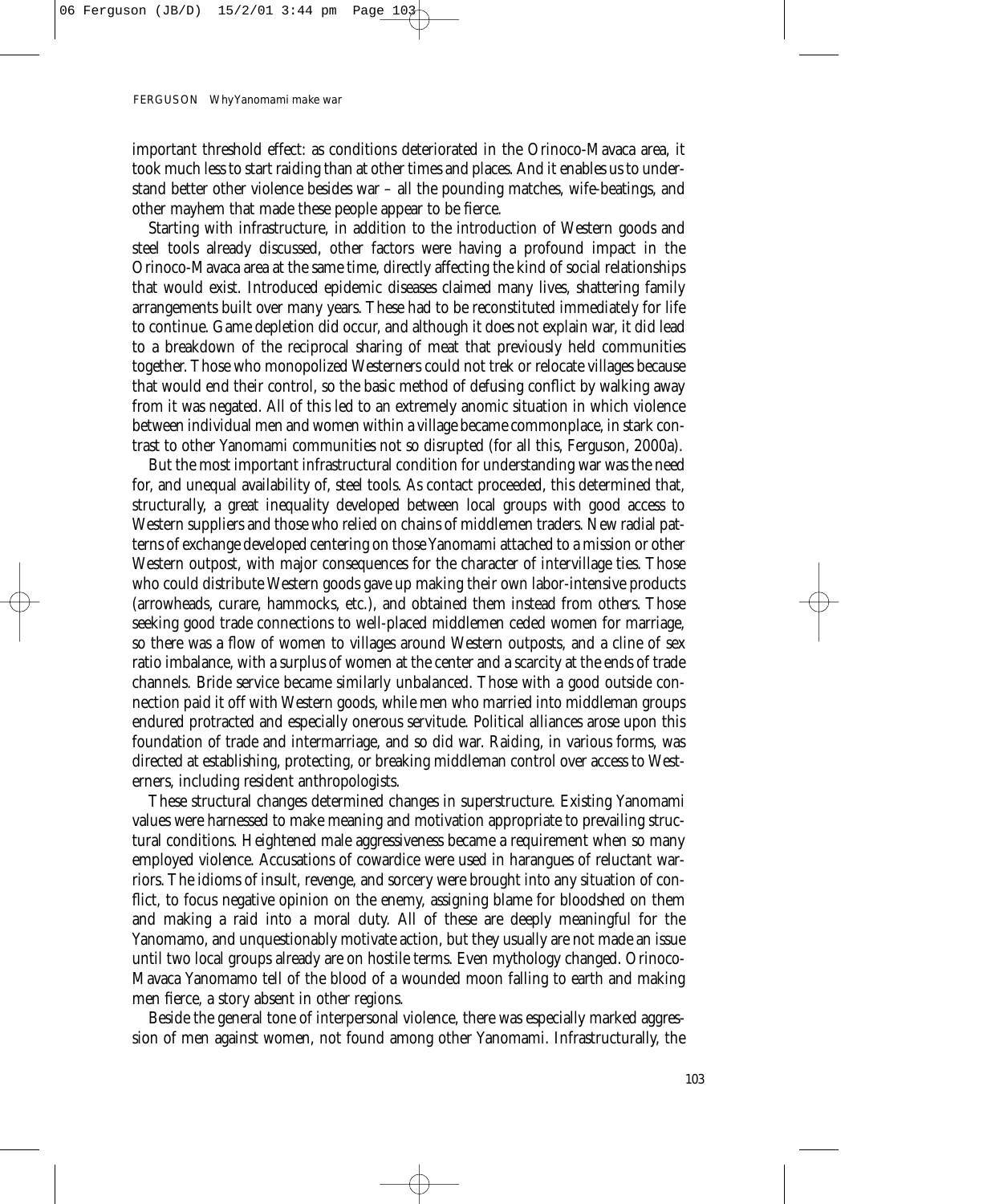sedentism of villages around Western outposts changed female labor, drastically reducing the wide-spectrum gathering of women in mobile groups, and turning them into haulers of water and firewood. Structurally, the high level of local warfare favored development of virilocal fraternal interest groups, and the very unusual number of women married into middleman villages lacked the customary protection of resident male kin. Finally, war itself fostered domineering men and relatively accepting women – although the latter point has been overdone in some descriptions – because it was the men who protected women from other men. All these contact-related changes diminished the status of women, and in the climate of violence, encouraged brutality against them.

This concludes presentation of my two approaches to Yanomami warfare. The following two sections use this theory and Yanomami ethnography to consider key points in two different anthropological perspectives on war.

### **CULTURAL APPROACHES**

The most common anthropological explanation of war is that it is an expression of a particular culture, with 'culture' here meant in the restricted sense of symbolic belief systems. Countless older ethnographies attribute war matter-of-factly to a list of elicited cultural rationales – as quests for revenge, prestige, trophies, supernatural power, etc. Values, religious conceptions, or world views that encourage war sometimes have been taken as a given, sometimes explained by or related to other institutions or conditions. Currently, hermeneutic or interpretive approaches to non-state warfare stress that goals, conduct, and meaning should be seen within the logics of broader cultural understandings.

Cultural approaches have many direct applications to Yanomami warfare, and indeed this general perspective represents the most serious challenge to the models I have argued. Four anthropologists – Bruce Albert, Napoleon Chagnon, Kenneth Good, and Jacques Lizot – and John Peters (a missionary turned sociologist), each with extensive field experience, have considered my explanation in relation to Yanomami culture, and found it wanting. To some degree, objections may reflect a reluctance to accept the idea that the presence of outside observers itself may contribute to political violence, but there are clearly substantive theoretical issues involved.

The most detailed challenge comes from Peters (1998: 207–20). Peters finds the idea that Yanomami raided to obtain steel tools is valid for the time up to the founding of his mission, but not applicable thereafter. (An adequate response to Peters would require far too much space for this paper, but the reader is referred to my previous analysis of those events [Ferguson, 1995a: 139–46].) The attacks that occurred after the mission founding he attributes to suspicions of sorcery, an emphasis on revenge for physical and supernatural injury, a valorization of male aggressiveness and confrontation, and, with all of that, an atmosphere of rumor, deception, and distrust that makes political relations teeter perpetually on the brink of war. This is not dissimilar to factors stressed by Chagnon in many writings (e.g. 1988), although Peters discounts the motive of capturing women, and leaves out the sociobiology. Lizot and Albert also emphasize the importance of ideas about sorcery and revenge, with particular slants to be discussed shortly. Finally, Good (Good with Chanoff, 1991; Good, 1999) asserts that a variety of such motivations contribute to Yanomami warfare, which he stresses cannot be reduced to any one goal; just as Chagnon (1996: 218–19) has stressed that it is an accumulation of personal, individual motivations, rather than one group policy, that add up to a decision to raid.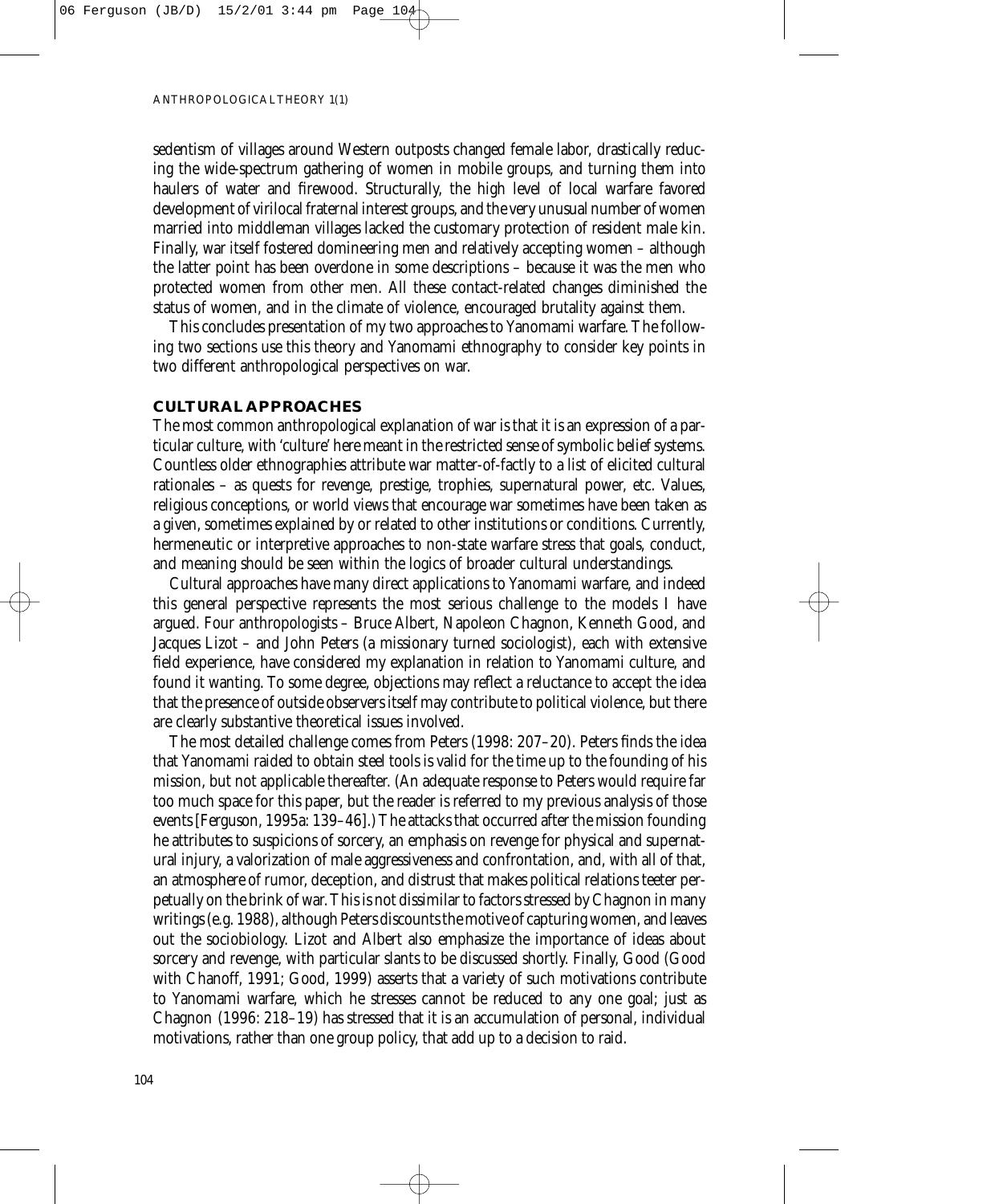I entirely agree that many culturally constituted perceptions and motivations go into any raid (see Ferguson, 1984b: 41), but see these usually operating in a systemic way, in concert with underlying material interests, in this case structured by the distribution of Western goods (see Ferguson, 1995a: 364–5, 2000: 222–4). Individual grievances and wants arise in the course of daily life. The question is why do these *only sometimes* intensify to the point of war, between two or more collectivities of individuals. Witchcraft suspicions, we have long known (see Marwick, 1970) typically are not random, but reflect existing bad feelings. Among Yanomami, reasons for taking revenge exist, latently, in virtually every direction, but are acted on only sometimes. Even seriously bad behavior may be tolerated from generous benefactors or loyal allies, but minor affronts can lead to violence against stingy exploiters or demanding outsiders. Fights can erupt over a great variety of matters because in a strained relationship even a trivial slight can stand for the whole, and it is the whole relationship that is at issue. In attempting to justify the profoundly anti-social behavior of war to oneself or to others, material interests will invariably be couched in terms of the highest applicable moral principles. Accusations of sorcery make 'them' the aggressors; invocations of revenge make 'us' righteous. Appeals to bravery or denigrations of cowardice are levers to bring others along. Thus the etic reasons for a war cannot be assessed by emic elicitation, but by examining behavior – who attacks whom, and when.

Sometimes sentiments of revenge *do* transcend any consideration of material gain, as when a highly unusual slaughter of perhaps a dozen men gave an inordinate number of individuals a common focus of vengeance (Ferguson, 1995a: 354). Sometimes panicky suspicions of witchcraft *do* overwhelm more calculated animosities, as when large numbers are felled by new and terrifying fevers (Ferguson, 2000a: 224). But these are exceptional situations. On the other hand, it indeed is very common that rumor and mistrust create a dense 'fog of war' in which individual acts can lead to one or another pattern of alliance or raiding. This, especially, is where I see a role for 'agency' specific individuals making choices that determine the actual course of events – but in a context and with options that are structured by the nested hierarchy of constraints discussed in the first section (Ferguson, 1995a: 226–9, 335–6).

Lizot (1994: 229–32, 238 n. 25), following Lévi-Strauss (1943), gives a cultural interpretation a structuralist, and more assertive, twist. War does not really need a separate explanation, he asserts, because taking revenge is, like trade, merely one of several forms of exchange, governed by the ruling principle of reciprocity. War and peaceful intercourse are 'both the same expression of the social structure . . . nothing more than two modalities' (Lizot, 1994: 232). This is how the Yanomami think about it, he insists, while castigating my analysis for being 'entirely foreign' to them (Lizot, 1994: 238). But there is abundant documentation, in my and many other works, that Yanomami *do not* think of a condition of ongoing deadly violence as 'the same' as times without it, and make great efforts to avoid such states. Even if one thinks of war and peace as merely alternate modalities, one is still left with the question of why a switch from one to another occurs, which Lizot cannot explain.

Probably the most sophisticated cultural approach to Yanomami warfare, one consistent with current hermeneutic trends, has been suggested by Albert (1989, 1990), who has also made extensive study of eastern and southern Yanomami history and of their changing conceptualization of contact (Albert, 1985, 1988). Albert is open to the salience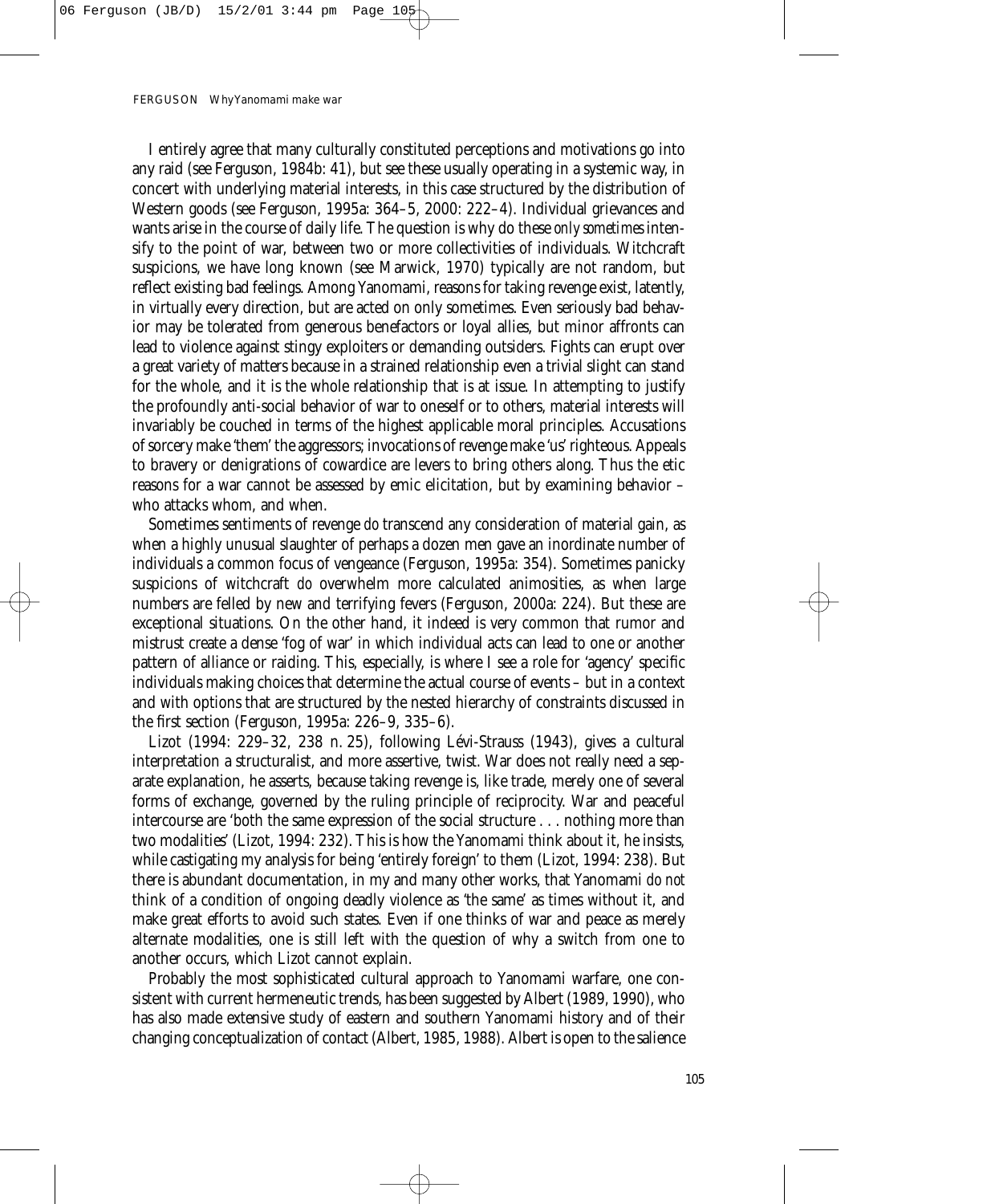of Western goods as leading to the intensification of raiding (in Rabben, 1998: 138 n. 10), but his own analysis goes elsewhere. He argues (Albert, 1990: 561–2) that Yanomami conceptualize, and so act out, war through complex cultural constructions involving classifications of social and moral distance, ideas about physical and supernatural aggression, and a pattern of symbolic and ritual exchanges. These are 'essential constitutive dimensions of warfare as a social institution' and any analysis that leaves them out is incomplete, impoverished. Lizot (1994: 228 n. 25) makes a more pointed but similar criticism of my work as being divorced from the Yanomami's way of thinking.

I accept this criticism. If such dimensions were given more attention, my work would be more complete, at a finer level of explanatory resolution, and certainly more attuned to the meanings Yanomami themselves attach to events. However, for understanding Yanomami warfare in a *comparative* perspective, such local knowledge is not essential. Notwithstanding the highly particular conceptualizations through which Yanomami have dealt with the entire situation of contact, their political responses are very much within regular parameters for indigenous people the world over. In my view, moral systems are 'brought along' by changing material interests, providing the means for thinking about essentials for physical survival in terms attuned to existing culture. My expectation is that, with perfect data, we would see Yanomami understandings shift over time and tailored to particular cases, following shifts in the sources and costs of Western goods and military balances. But it is the *cultural system* that imbues the cold tendrils of need with bubbling hot meaning. A theoretical issue for the future is a better understanding of how the practical and symbolic articulate and shape each other. Whereas Albert argues that our task should be to 'unravel the specific cultural constructs [involved in warfare] before analyzing the non-cultural factors that may be involved in actual wars' (1990: 562), I think more progress will come by starting at both ends and working toward the middle.

# **BIOLOGICAL APPROACHES**

A variety of overlapping approaches attempt to explain war as a result of biological attributes acquired through natural selection during human evolution, including sociobiology, evolutionary psychology, and applications from evolutionary ecology, primatology, and ethology. The general proposition uniting all these is that people actively seek to promote the reproductive success of themselves and their genetic relatives – directly, above and beyond their concern with material well-being – and have an evolved capacity to act violently and in groups toward that end. The Yanomami provide an acid test for such approaches to war because Chagnon is one of the leading theorists in that area, and his long-term, amply funded research has produced enormous amounts of data. Thus it is ironic that, on point after point, the Yanomami case provides decisive refutation of these positions. To establish this point more firmly, the following refutations will rely almost entirely on the writings of Chagnon himself.

Contrary to popular understandings, and the assertions of leading evolutionary psychologists Leda Cosmides (quoted in Gibbons, 1993: 987) and David Buss (1994: 219), the Yanomami do not go to war to capture women – which Cosmides claims to be the best reason to fight from a reproductive perspective and the evolutionary basis for the origins of war. Chagnon (1968a: 123) states in the first (and every) edition of *Yanomamo* that 'few raids are initiated solely with the intention of capturing women'. Recently, he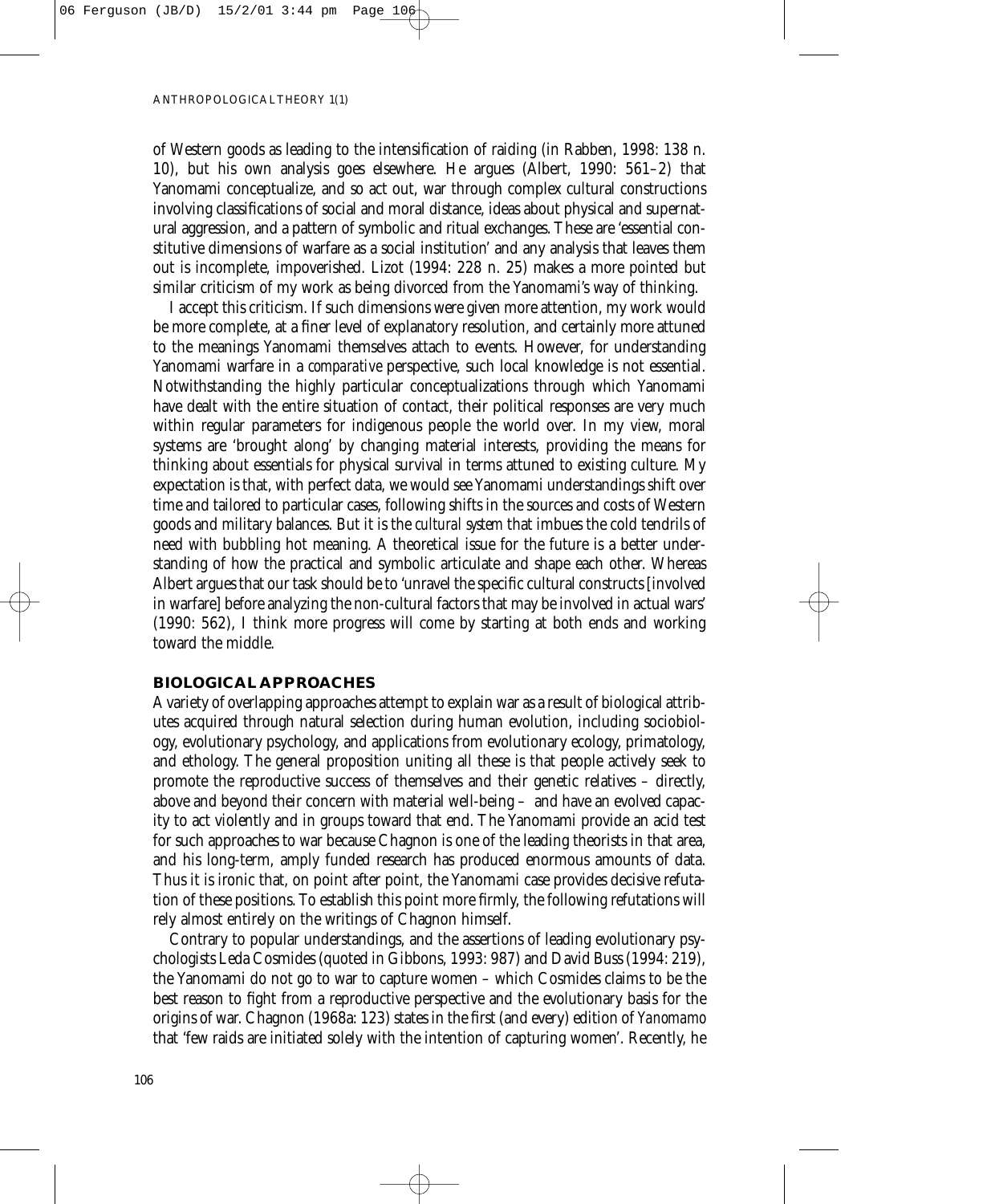wrote (1996: 222) to correct misinterpretations of Yanomamo warfare that are 'definitely not true', stating: 'Their "wars" are not initiated or intended to capture females from enemies', although women may be captured on a raid if the opportunity presents itself.

Instead, Chagnon's argument has been that wars begin in conflicts between men over women, and then are continued out of revenge (Chagnon, 1988: 986). Yet pressed to clarify this position by other anthropological investigators of war at a School of American Research Advanced Seminar (see Haas, 1990; McCauley, 1990), Chagnon retreated to a much less assertive position. In the paper that came out of that seminar (Chagnon, 1990a: 82; also see 1996: 219 ), he merely claims that in the complex interpersonal histories that precede any war, it is common to find some that involve sex or marriage ('conflicts of reproductive interests'). Such conflicts certainly exist. *YW* compiles more examples of them than any previous source. But they are entirely non-predictive regarding war. In fact the two situations that Chagnon himself (1990a: 96–7, 104) chose to illustrate his argument involve a conflict over women that did *not* lead to a war, and a war that did occur but did *not* involve any preceding conflict of that nature. When conflicts over women are situated in context, the relative intensity and structure of those conflicts, and whether or not they lead to war, are largely determined by factors associated with Western contact (see Ferguson, 1988: 148–52, 1995a: 355–8, 2000a: 220–1).

Chagnon (1979: 128, 1987: 29) has argued that people consciously or unconsciously track their environment to make decisions that maximize their reproductive success and inclusive fitness. The position is clouded by seemingly contradictory formulations that reproductive and somatic objectives are (a) alternatives or (b) ultimate and proximate goals (1988: 985, 1989: 567–8, 1990a: 79, 81). Either way, the bottom line is the same: if Chagnon is right, active participation in war should pay off with more offspring – and this is exactly what he claims to prove in a very widely cited article in the journal *Science* (1988). Here he provides statistics showing that *unokais* – men who have undergone a ritual purification required after participating in a killing – have more wives and children than non-*unokais*. Albert (1989: 638, 1990: 559–60) and Lizot (1989: 33) immediately challenged the meaning Chagnon gave to *unokai* as a valid marker of actually having killed another person. Chagnon (1990b: 49–50) replied that the way he collected data, it is. My own criticism has been of the statistics themselves (Ferguson, 1989c, 1995a: 358–62), reproduced here.

| Ages      | Unokais          |                                       |                        | Non- <i>unokais</i> |                                       |                        |
|-----------|------------------|---------------------------------------|------------------------|---------------------|---------------------------------------|------------------------|
|           | $\boldsymbol{n}$ | <b>Number of Average</b><br>offspring | number of<br>offspring | $\boldsymbol{n}$    | <b>Number of Average</b><br>offspring | number of<br>offspring |
| $20 - 24$ | 5                | 5                                     | 1.00                   | 78                  | 14                                    | 0.18                   |
| $25 - 30$ | 14               | 22                                    | 1.57                   | 58                  | 50                                    | 0.86                   |
| $31 - 40$ | 43               | 122                                   | 2.83                   | 61                  | 123                                   | 2.02                   |
| >41       | 75               | 524                                   | 6.99                   | 46                  | 193                                   | 4.19                   |
| Total     | 137              | 673                                   | 4.91                   | 243                 | 380                                   | 1.59                   |

Source: Chagnon, 1988: 989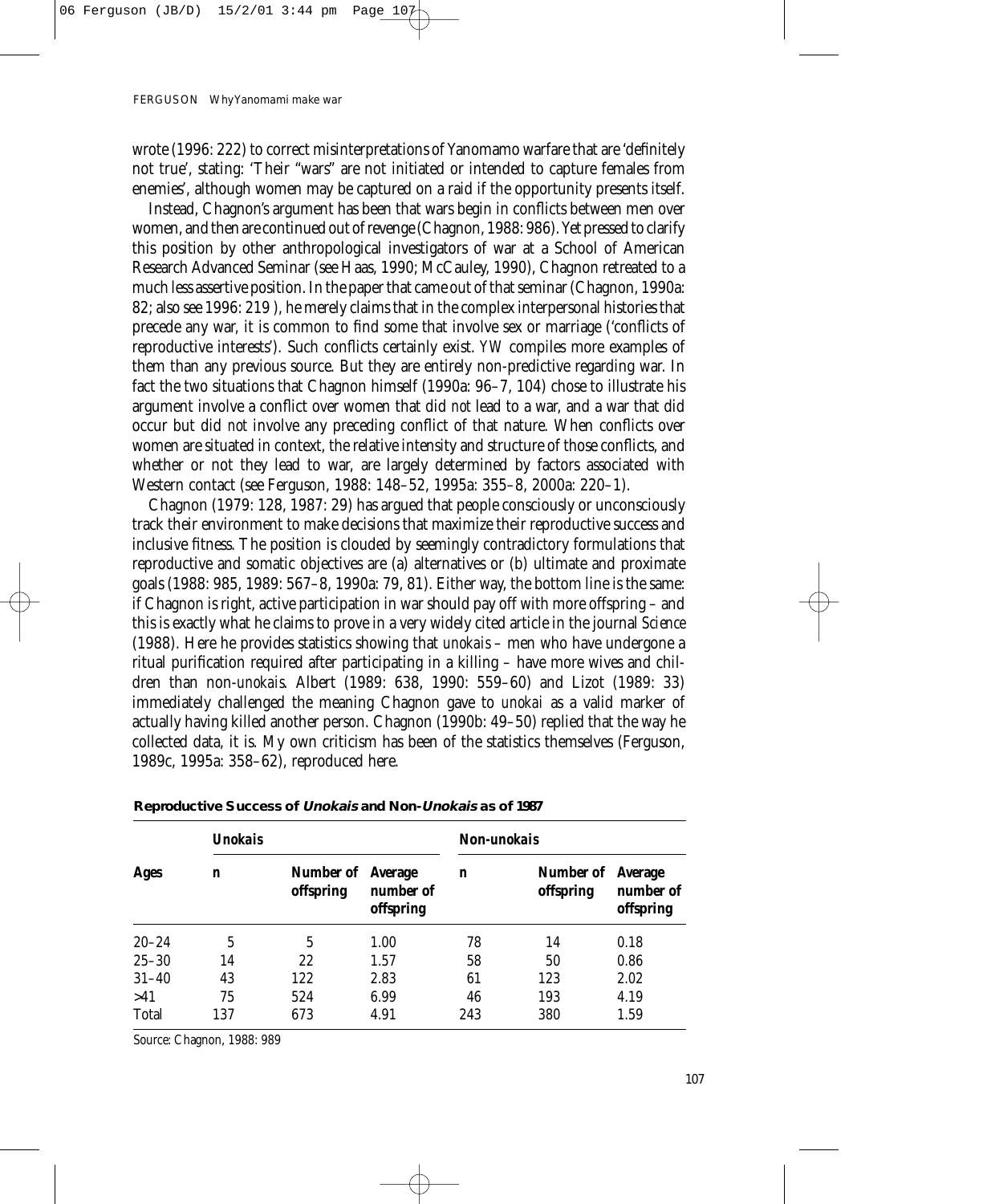In discussing these statistics in a later publication, Chagnon (1990a: 95) claims that *unokais* have over three times as many children as non-*unokais of the same age* (e.g. *unokais* 'compared to same-age non-*unokai*, have over twice as many wives and over three times as many children' [also see Chagnon, 1992a: 205, 1992b: 39–40, 1997: 205]). This 'three times as many' figure is repeated again and again by other psychological Darwinists (e.g. Ghiglieri, 1999: 144; Low, 2000: 226; Pinker, 1997: 510; Wrangham and Peterson, 1996: 68). But as the table shows, the three-fold difference is for *all* men, regardless of age, and is due *primarily* to the fact that the vast majority of the youngest men have no children and are not *unokai*. (If Chagnon had included males from 15 to 19 years old, *unokais* might approach having five times as many children.) About 70 per cent of that imagined advantage evaporates when the comparison is within the same age category. Even the advantage that remains is exaggerated, since within each age category, the same relationship with age will exist: a 31-year-old man will be less likely to be *unokai*, and less likely to have as many children, as a 40-year-old man. Indeed, Chagnon (1990b: 50 n. 1) acknowledges that the five men listed as *unokais* in the 20–24-year-old category, 'may, in fact, be 25 years old or older'.

Even without these corrections for age, the significance of having participated in a killing for reproductive success dissipates further, because all the headmen are in the *unokai* column (Chagnon, 1988: 988), and it is an axiom of Amazonian ethnography that headmen tend to have more wives than other men (Clastres, 1989: 32). Responding to this point, Chagnon (1989: 566) reanalyzed the data taking the headmen out. This reduced the association between *unokai* status and greater reproductive success to a statistical relationship at the 0.05 level of significance.

But even a statistical reproductive advantage for *unokai*s is extremely doubtful, given the fact that these figures, for reasons never explained, include *only those children whose fathers were still living* at the time of enumeration. Chagnon himself has stated (1988: 985) that Yanomamo seeking revenge 'always hope to dispatch the original killer'. My reconstructions show that six out of eight known individual war leaders were themselves killed in war, with the other two coming under protection of Westerners (Ferguson, 1995a: 361). Fierce men often die young. Keeping in mind that Chagnon's data, with headmen factored out, show*at most* a statistical advantage for living *unokais,* it seems very possible that eliminating those killed in war from the sample has reversed the actual 'reproductive advantage' here, and that non-*unokias* enjoy greater *lifetime* reproductive success than *unokais.* In response to this criticism (Ferguson, 1989c), Chagnon (1989: 566) announced that he then had the necessary data to settle the issue, and would publish it when it was analyzed. That was 11 years ago, and it has not appeared yet. Until, and unless, it does, there is no empirical foundation for the claim that among the Yanomami, taking the risks of participating in war leads to greater lifetime reproductive success.

Besides Chagnon's own theory, many other evolutionary biology explanations of war are falsified by Yanomami material. Consider first the pre-eminent evolutionary psychology theorists on homicide, Margo Wilson and Martin Daly, who refer to Chagnon's work frequently. They argue (Wilson and Daly, 1985; Daly and Wilson, 1988: 168–71) that competition for reproductive success is greatest among young males, and that this has led to an evolved predisposition to use violence. Their primary data set is homicide rates in Detroit and Canada, where the peak of homicide offenders is between the ages of 20 and 29. Of course, they do not claim that homicide confers reproductive success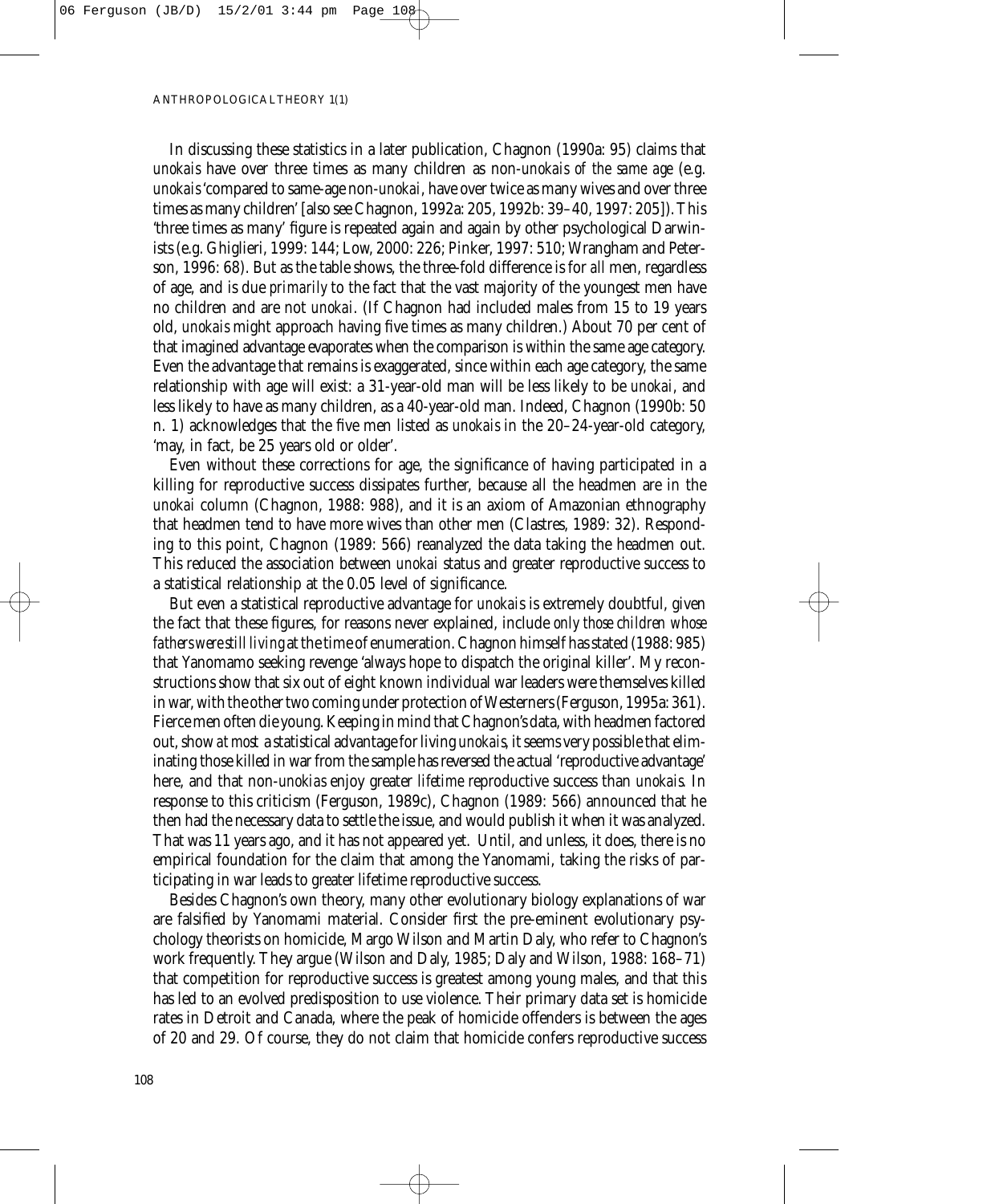today, but rather that this is an expression of a 'young male syndrome' that exists because that was the case in the evolutionary history of human violence, a point echoed by Wright (1994: 262). Maschner and Maschner (1998: 22–3) follow Daly and Wilson, and repeatedly cite Chagnon (1988), to claim that all war is driven by reproductively-oriented status striving by 'males between the ages of approximately 15 and 25–30'. Chagnon's statistics contradict this idea. A maximum of 6 per cent, and as noted earlier *possibly none*, of the men in his sample of between 20 and 24 years old had participated in a homicide, and only 12 per cent of the combined categories for 20–30 years old had done so, whereas 62 per cent of the men over 40 were *unokai*. Chagnon also tells us (1968a: 115, 129–30) that young men are likely to avoid physical confrontations, desert raiding parties, and be reluctant to attack at the last minute. On a raid, young men are kept from the most danger by older men, and are allowed to retreat first. Among the Yanomami, the chosen exemplar of our evolutionary past, killers are (by local standards) middle-aged married men.

Daly and Wilson also advance a hypothesis on a suspected corollary of war among the Yanomami: infanticide. As is well known, female infanticide was argued to be a consequence of war, which aggravated adult female scarcity (Chagnon, 1968a: 74–5, 1972: 273; Divale and Harris, 1976). (In previous discussions, I conclude that there is some evidence of an association, but the nature of the link and its consequences are unclear [1989b: 253–5, 1995a: 352].) But Daly and Wilson (1988: 47, 85) offer an entirely different perspective consistent with their interest in violence inflicted by step-parents on their genetically unrelated dependants: that Yanomami men who acquire wives who already have children demand that they be put to death (a claim repeated in Pinker, 1997: 433). There is no suggestion of this practice in six separate discussions of infanticide by Chagnon (1966: 53–7, 1968a: 74–5, 1968b: 139–40, 1972: 273, 1973: 134; Chagnon et al., 1979: 300–5). More recently, along the same lines, Sarah Hrdy (1999: 237–42) compares Yanomami (and by extension, humanity) to infanticidal monkeys by citing Helena Valero's account of a slaughter of children by raiders (Biocca, 1971: 34–7). But according to Chagnon, this is 'so far as the senior author is concerned, a unique event: he has never heard of a similar instance anywhere in the tribe' (Chagnon et al., 1979: 304).

Primatologist Richard Wrangham (1999) offers an explanation asserting that both chimpanzee and human males have a genetically rooted tendency to raid and kill members of neighboring groups when (a) there is a state of intergroup hostility and (b) one group has such preponderance in strength that it can raid with impunity, with no fear of losses (1999: 1, 12). Probably few anthropologists would take issue with the likelihood of an attack under these circumstances. The questions Wrangham does not address are: how you get (a), and how common is (b)? The Yanomami are the only specific people noted whose raiding is said to be 'strikingly similar' to chimpanzee conflict patterns observed at Gombe in Tanzania (1999: 23; Wrangham and Peterson, 1996: 64–72). But the similarity is only superficial. The patrolling of borders, which Wrangham says is 'an intrinsic component' of his model (1999: 7), is absent among Yanomami; and Chagnon (1968a: 130–3), as well as everyone else who has discussed Yanomami raiding, documents great danger *expectable* for raiders, both on the raid itself, and in the likelihood of retaliation. Thus what is really striking are the *differences* between Gombe chimpanzee and Yanomami violence. Wrangham and Peterson (1996: 69) acknowledge that differences do exist, but assert that this 'needn't blind us to the common threads. Like Yanomamo villages, chimpanzee communities are kinship groups based on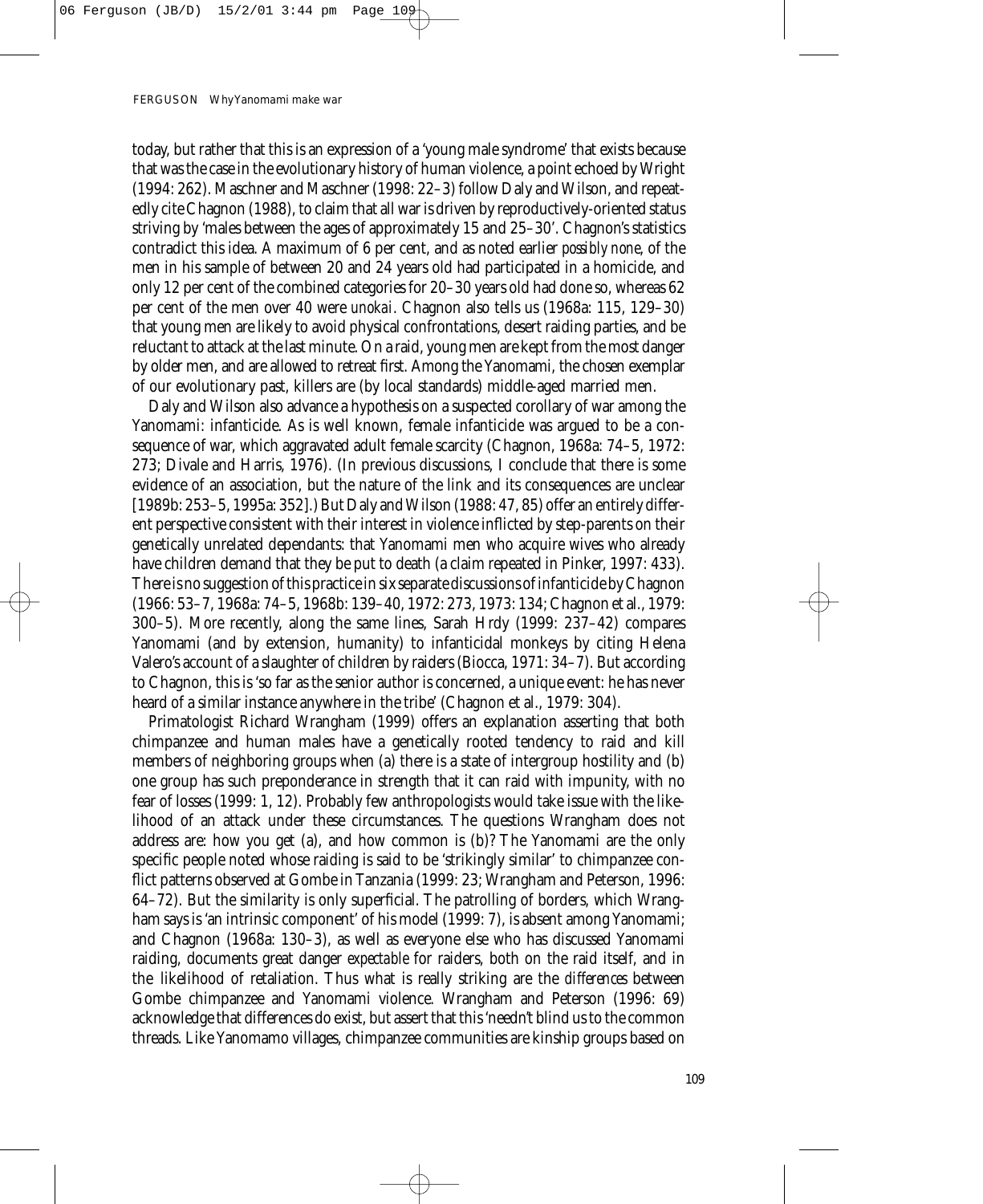aggregates of closely related males and unrelated females who have emigrated from other kinship groups'. Unfortunately for this thesis (also see Wrangham and Peterson, 1996: 65–6), it misconstrues Yanomami marriage practices. As Chagnon (1968a: 69–73) describes in detail, in his pre-sociobiological writings, the preference and typical pattern is for women to marry *within* their own village.

Sociobiology founder E.O. Wilson, in a recent widely acclaimed book, continues to assert his earlier claim (1978: 107–11) that: '*Territorial expansion and defense* by tribes and their modern equivalents the nation states is a cultural universal' (Wilson, 1998: 185, emphasis in original). Wilson has written extensively on the Yanomamo, including the introduction to the trade version of *Yanomamo*, where he says that in being 'fiercely combative and territorial', they represent 'the conditions under which the human mind evolved biologically during deep history' (1992: ix–x). But in one of his first publications on the Yanomamo, Chagnon (1968b: 110) wrote regarding their warfare: '*the conflicts are not initiated or perpetuated with territorial gain as an objective or consequence*' (emphasis in original). Chagnon's student Hames (1983: 420–3) later took up the question of territoriality again, specifically in reference to hunting lands, and came to the same conclusion.

Founding figures in evolutionary psychology (see Horgan, 1999: 167–73), John Tooby and Leda Cosmides (1988), argue that the ability of humans and a few other species to cooperate in 'coalitional aggression' is based upon a 'Darwinian algorithm' that makes the risks reproductively worthwhile. This 'risk contract of war' involves three necessary features: 'cheaters or non-participants must be identified and excluded (or punished). More generally, the coalition is not stable unless the participants are rewarded or punished in proportion to the risks they have run, and in proportion to how important their contribution was to success' (1988: 5). The Yanomamo are the only specific ethnographic case they cite in this paper, for instance to make the point that the 'cost of enforcement' of this contract would be prohibitive to get men to attack close kin (1988: 9, but see later). But they provide no citations that indicate the 'contract' is in effect *at all* among Yanomamo, and Chagnon's writings show that it is not. So in a particularly intense inter-village pounding match, when one side was losing, the headman 'recruited' young and old men who had stood aside to step up, but these retired after one blow (Chagnon, 1968a: 119). Or when a raiding party left to attack another village, men began to trickle back the very next day, feigning sore feet and upset stomachs (1968a: 130). And when one village was under threat from several villages, men from uninvolved groups joined in the raids because they 'stood a good chance of abducting women while being relatively immune to punitive raids' (Chagnon, 1968a: 41). So 'cheaters' abound, and those who take minimal risks are free to make off with the prime 'reproductive' reward.

R. Paul Shaw and Yuwa Wong (1987, 1989) offer a sociobiological kin selection model of war, arguing that the 'genetic seeds of warfare' are expressed in an evolved tendency toward in-group amity and out-group enmity, beginning with clusters of kin and extending up through tribes and nations. Their sole evidence for this prediction (Shaw and Wong, 1989: 33–4) at its roots is Chagnon and Bugos's (1979) analysis of the genetic relatedness of two sides in a wild altercation – also recounted in the educational film *The Ax Fight* – where it is shown that the men on each side are *genetically* (1979: 222) more closely related to each other than to men on the other side. This conclusion when two local groups fight would hardly surprise most anthropologists, but the significance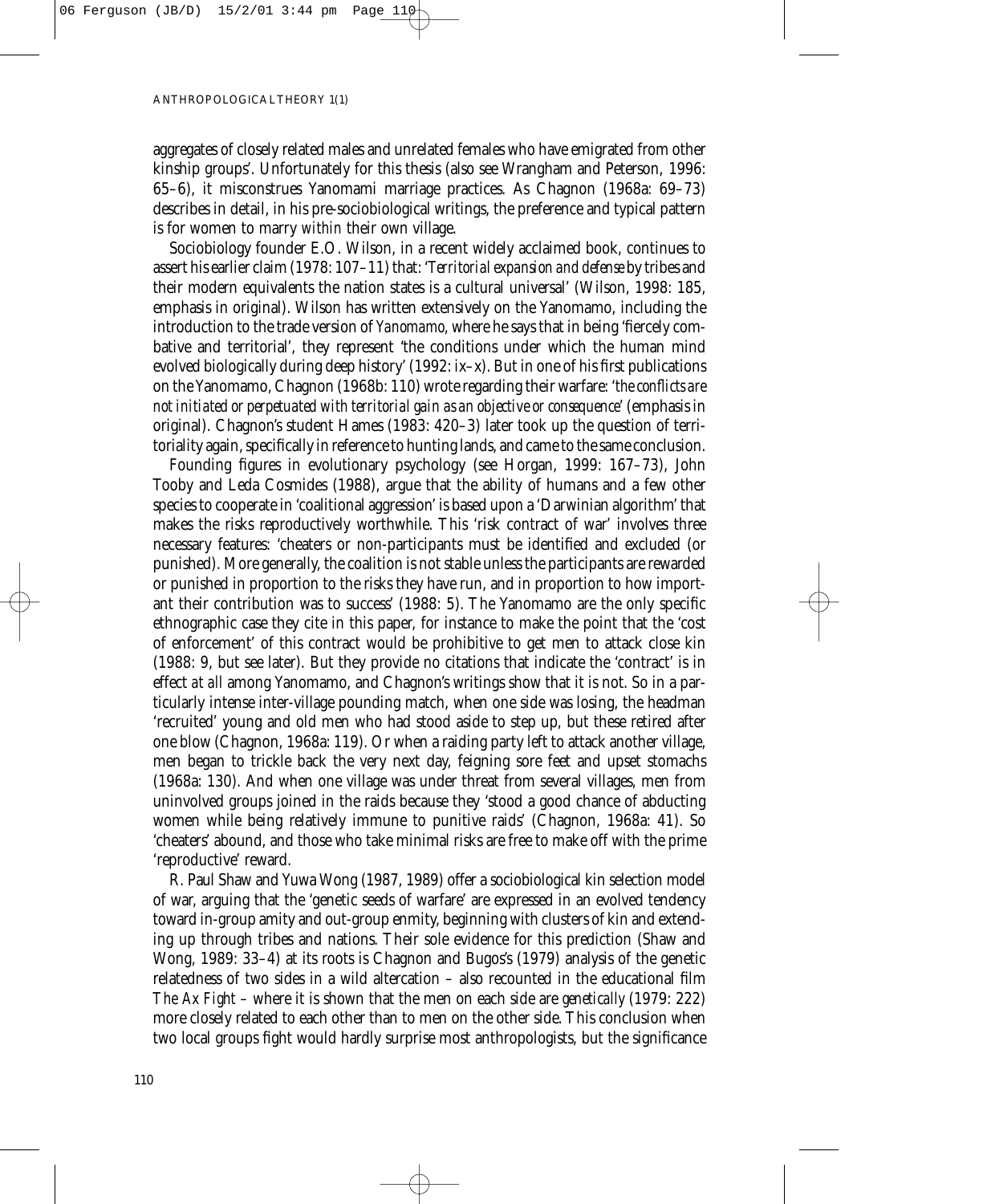of the finding and the role of kin selection in violent contests are questionable, given the selectivity of the particular case. Findings would *expectably* differ if it was a case where a division of one group went over to join their former enemies in attacking their kin, as occurred in the war that Chagnon observed (1968a: 120).

But more fundamentally, before his turn to sociobiology, Chagnon (1968a: 59–67) repeatedly dismissed the significance of genetic relatedness among men in conflict.

The most bitter fighting, in fact, takes place between members of different villages who are related to each other agnatically . . . The kinship ties between agnates who live in the same village are likewise quite weak . . . The relationship between a man and his brothers of approximately the same age are generally not amicable. (1968a: 66–7)

#### Or,

Again, village politics are such that notions of agnatic solidarity count for very little compared to the opportunism characterizing inter-village relationships . . . Thus two groups linked by agnatic ties may be on neutral terms with each other, and one of the groups may be actively conducting a war against a group allied with the other. Yet the one group will not be compelled to side with its agnates in the struggle, and might even take sides with the strangers, especially if marriage obligations exist between them. (Chagnon, 1968b: 143)

Thus when the Monou-teri were raided in retaliation for their own raid, two of the men who shot and killed the Monou-teri headman were his classificatory brothers, that is, members of the same 'lineage' (1968a: 126), and similar killings occurred in several other instances (1968a: 59).

Finally, there is cultural 'pseudospeciation', the idea that enemies are seen as less than human and therefore acceptable to kill, posited by Eibl-Eibesfeldt (1979: 109–11), which is closely related to the view that people have evolved to go to war against strangers and others who are culturally different from themselves (Fox, 1992/3: 16–17; Ghiglieri, 1999: 211–12). In response, one might simply note that most Yanomami warfare involves killing other Yanomami, and Yanomami translates as 'human being'. But more than that, in Chagnon's recent 'Chronic Problems in Understanding Tribal Violence and Warfare', he writes:

One of the most serious sources of confusion is the assumption that, in the primitive world, wars start between territorially defined entities that are politically independent of each other . . . Wars in the primitive world have deep roots, usually involved repetitive conflicts between individuals who know each other and have axes to grind for personal reasons . . . In short, much of the fighting in 'primitive war' is very personal, contenders often know each other well. (Chagnon, 1996: 218–19)

Such evidence suggests that pseudospeciation is a pseudo-explanation of war.

## **CONCLUSION**

The perennial question is, why do people make war? But that simple question masks complexity. There are many 'whys' to ponder. Why do human beings sometimes think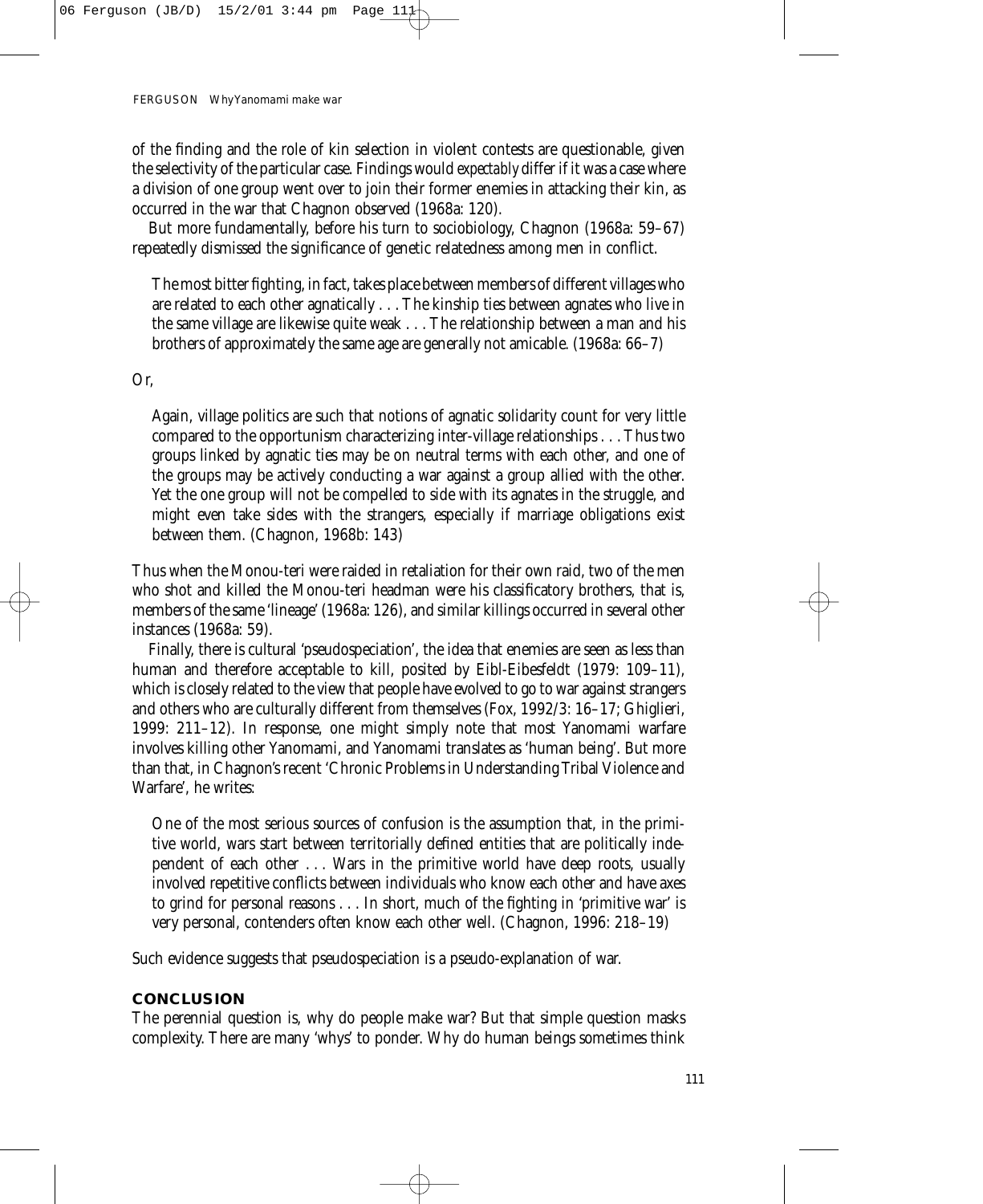it is worth risking life to kill others? Why do Yanomami fight as they do, compared to other ethnographic cases? Why is it that in some Yanomami times and places, there is a lot of war, and in others, none? Why do certain local groups, even individuals, decide to attack certain others? Plus there are other related behaviors to be explained, from village relocation to wife-beating. The two materialist approaches I present here represent an effort to develop coherent, fully specified theory which relates to all those questions, with clear predictive expectations, and supported in a systematic way by empirical evidence.

Then there are cultural approaches. Compared to my own, four points can be made. (1) Peters claims that competition over Western goods explains war up to but not after the founding of his mission, when cultural values are more explanatory. In *YW* I dealt with those cases in a way that I believe answered, in advance, some of Peters's points, and I hope to respond in detail to his substantive critique in future work oriented more to actual cases. But the fact that we can get down to arguing about real, specific incidents is an important development in itself. (2) Several fieldworkers claim that Yanomami warfare in fact is the expression of a variety of specific cultural values, such as quests for revenge or women. I agree that those are involved, but see them as rarely sufficient grounds for war on their own, and more typically as part of a culturally integrated motivational package grounded in disparities in trade resources. (3) Lizot and especially Albert make the case that my approach fails to consider adequately the hermeneutics of Yanomami warfare, the layers of meaning that affect action. I accept this criticism as valid, but see such symbolic elaborations as building on practical material interests. Interpreting that way opens an avenue for productive synthesis of materialist and symbolic approaches. (4) Lizot also advances a more aggressive idealist agenda, claiming it is ideas, *not* situational practicalities, that explain both war and peaceful relations. Here our understandings are in direct contradiction.

With biological explanations of Yanomami warfare I see less ground for complementarity. My objections in this instance are not in the nature of that theory, although I certainly do have objections along those lines (see Ferguson, 2000b). Rather it is the fact that biologistic explanations are so consistently directly contradicted by Yanomami data, even from the researcher Chagnon, who would be expected to provide support for those positions. Yanomami do not start wars to capture women. What are interpreted as 'reproductive conflicts' between men over women precede only some instances of war, and then as only one of many issues, with others being more predictive of actual violence. No evidence supports the conclusion that Yanomami men increase lifetime reproductive success by participating in a killing; they more likely lower it. Young unmarried childless males are minor players in Yanomami wars, which are typically decided on and carried out by middle-aged men with children. There is no basis for implying a pattern of Yanomami males requiring the death of previous children brought into a marriage. Yanomami raiding does not resemble, but directly contrasts in critical ways with 'raiding' patterns of Gombe chimpanzees. Yanomami warfare is not about territory. No 'Darwinian algorithm' operates to reward lead participants and punish 'cheaters' in Yanomami warfare, quite the opposite. Yanomami conflicts sometimes do but sometimes do not parallel lines of genetic relationship, but ethnographic evidence shows that blood ties have little if any effect in shaping choices of which side to support. 'Cultural pseudospeciation' is not a factor in wars between Yanomami groups. All together, it is hard to imagine a more widespread, thorough invalidation of an approach than what Chagnon's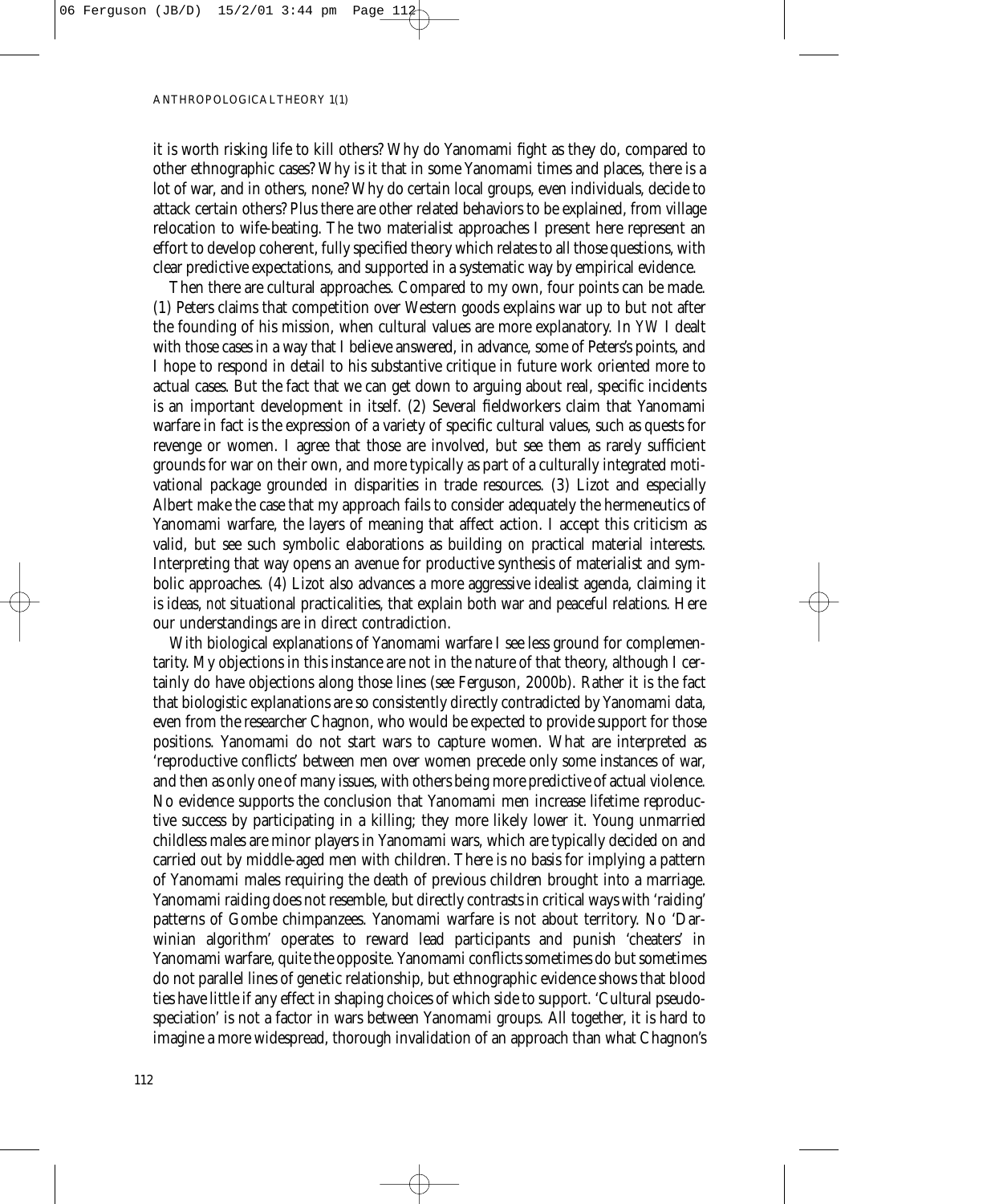own writings do to biologistic explanations of war. Unfounded speculation based on imaginary evolutionary scenarios will not help us understand the whys of war.

# **Note**

1 'Yanomami' and 'Yanomamo' are two of a variety of names applied to the people discussed in this article, a people who are divided into four or five distinct languages. As I use the terms, Yanomamo designates the westernmost language group, including the people studied by Napoleon Chagnon and others around the confluence of the Mavaca and Orinoco rivers. Yanomami designates a larger cultural or ethnic category, encompassing all of the language groups, including Yanomamo, Sanema, Ninam, and Yanomam.

# **References**

- Albert, Bruce (1985) *Temps du sang, temps des cendres: Representation de la maladie, systéme rituel et espace politique chez les Yanomami du Sud-Est (Amazonie Bresilienne).* Doctoral thesis. Université de Paris X, Nanterre, France.
- Albert, Bruce (1988) 'La fumée du metal: Histoire et representations du contact chez les Yanomami (Bresil)', *L'Homme* 28 (2–3): 87–119.
- Albert, Bruce (1989) 'Yanomami "Violence": Inclusive Fitness or Ethnographer's Representation', *Current Anthropology* 30: 637–40.
- Albert, Bruce (1990) 'On Yanomami Warfare: Rejoinder', *Current Anthropology* 31: 558–63.
- Biocca, Ettore (ed.) (1971) *Yanomama: The Narrative of a White Girl Kidnapped by Amazonian Indians.* New York: E.P. Dutton.
- Buss, David (1994) *The Evolution of Desire: Strategies of Human Mating.* New York: Basic Books.
- Chagnon, Napoleon (1966) *Yanomamo Warfare, Social Organization and Marriage Alliances.* PhD dissertation, University of Michigan (University Microfilm).
- Chagnon, Napoleon (1968a) *Yanomamo: The Fierce People*. New York: Holt, Rhinehart, Winston.
- Chagnon, Napoleon (1968b) 'Yanomamo Social Organization and Warfare', in M. Fried, M. Harris, and R. Murphy (eds) *War: The Anthropology of Armed Conflict and Aggression,* pp.109–59. Garden City, NY: Natural History Press.
- Chagnon, Napoleon (1972) 'Tribal Social Organization and Genetic Microdifferentiation', in G. Harrison and A. Boyce (eds) *The Structure of Human Populations*, pp. 252–82. Oxford: Clarendon Press.
- Chagnon, Napoleon (1973) 'The Culture-Ecology of Shifting (Pioneering) Cultivation Among the Yanomamo Indians', in D. Gross (ed.) *Peoples and Cultures of Native South America,* pp. 126–44. Garden City, NY: Doubleday.
- Chagnon, Napoleon (1979) 'Mate Competition, Favoring Close Kin, and Village Fissioning among the Yanomamo Indians', in N. Chagnon and W. Irons (eds) *Evolutionary Biology and Human Social Behavior: An Anthropological Perspective,* pp. 86–132. North Scituate, MA: Duxbury Press.
- Chagnon, Napoleon (1983) *Yanomamo: The Fierce People,* 3rd edn. New York: Holt, Rhinehart, Winston.
- Chagnon, Napoleon (1987) 'Male Yanomamo Manipulations of Kinship Classifications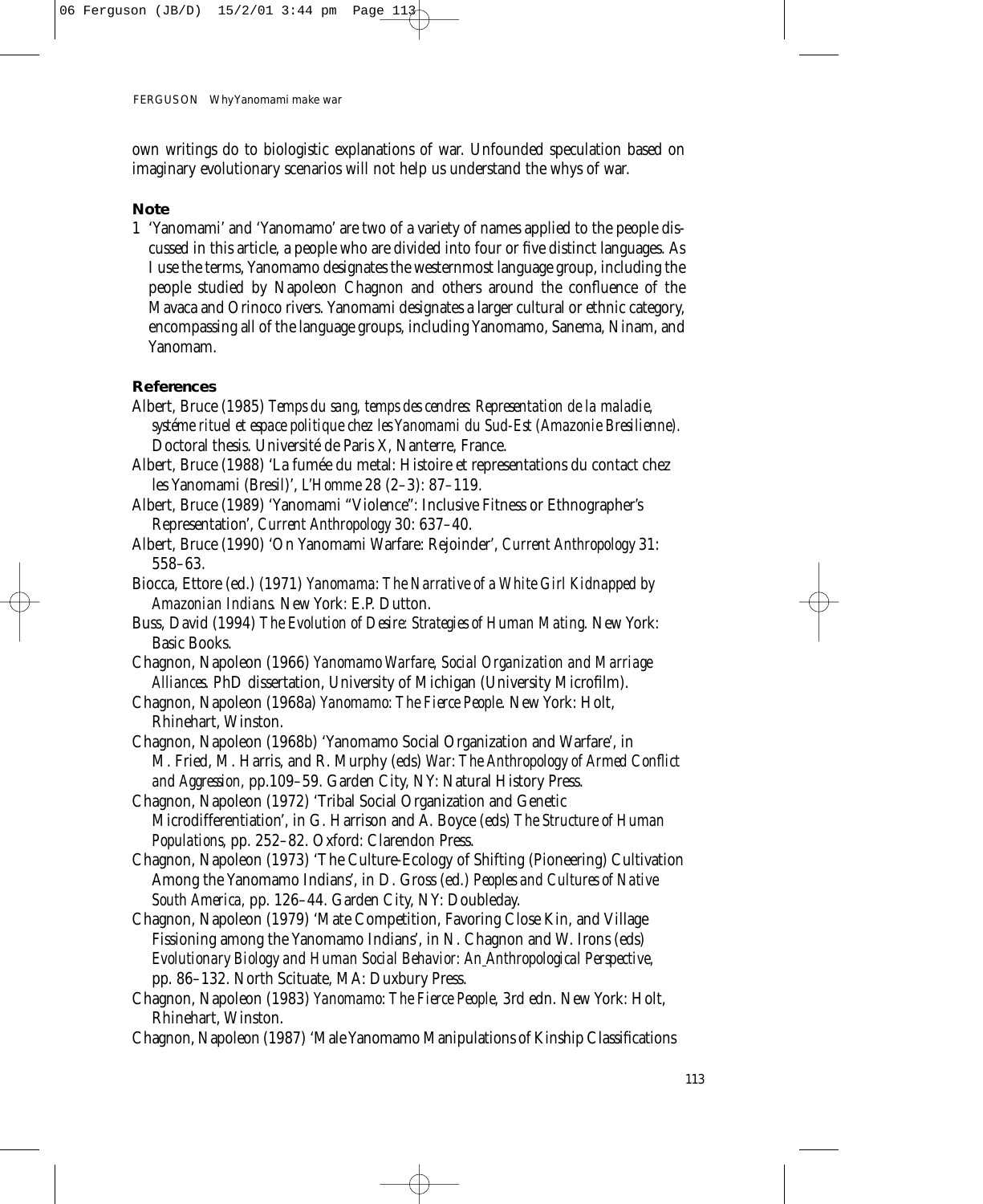of Female Kin for Reproductive Advantage', in L.L. Betzig, M. Borgerhoff Mulder, and P.W. Turke (eds) *Human Reproductive Behavior: A Darwinian Perspective*, pp. 23–48. Cambridge: Cambridge University Press.

- Chagnon, Napoleon (1988) 'Life Histories, Blood Revenge, and Warfare in a Tribal Population', *Science* 239: 985–92.
- Chagnon, Napoleon (1989) 'Response to Ferguson', *American Ethnologist* 16: 565–70.
- Chagnon, Napoleon (1990a) 'Reproductive and Somatic Conflicts of Interest in the Genesis of Violence and Warfare Among Tribesmen', in Jonathan Haas (ed.) *The Anthropology of War,* pp. 77–104. Cambridge: Cambridge University Press.
- Chagnon, Napoleon (1990b) 'On Yanomamo Violence: Reply to Albert', *Current Anthropology* 31: 49–53.
- Chagnon, Napoleon (1992a) *Yanomamo*, 4th ed. Fort Worth, TX: Harcourt Brace Jovanovich.
- Chagnon, Napoleon (1992b) *Yanomamo: The Last Days of Eden.* San Diego, CA: Harcourt Brace Jovanovich.
- Chagnon, Napoleon (1996) 'Chronic Problems in Understanding Tribal Violence and Warfare', in Gregory R. Bock and Jamie A. Goode (eds) *Genetics of Criminal and Antisocial Behavior,* pp. 202–336. Ciba Foundation Sysposium 194. New York: John Wiley and Sons.
- Chagnon, Napoleon (1997) *Yanomamo.* Fort Worth, TX: Harcourt Brace College Publishers.
- Chagnon, Napoleon, and Paul Bugos (1979) 'Kin Selection and Conflict: An Analysis of a Yanomamo Ax Fight', in N. Chagnon and W. Irons (eds) *Evolutionary Biology and Human Social Behavior: An Anthropological Perspective,* pp. 213–38. North Scituate, MA: Duxbury Press.
- Chagnon, Napoleon, M. Flinn and T. Melancon (1979) 'Sex-Ratio Variation among the Yanomamo Indians'. In N. Chagnon and W. Irons (eds) *Evolutionary Biology and Human Social Behavior: An Anthropological Perspective,* pp. 290–320. North Scituate, MA: Duxbury Press.
- Clastres, Pierre (1989) *Society against the State: Essays in Political Anthropology*. New York: Zone Books.
- Daly, Martin, and Margo Wilson (1988) *Homicide*. New York: Aldine de Gruyter.
- Divale, William, and Marvin Harris (1976) 'Population, Warfare, and the Male Supremacist Complex', *American Anthropologist* 78: 521–38.
- Eibl-Eibesfeldt, Irenaus (1979) *The Biology of Peace and War: Men, Animals, and Aggression*. New York: Viking.
- Ferguson, R. Brian (1984a) 'A Re-Examination of the Causes of Northwest Coast Warfare', in R. Brian Ferguson (ed.) *Warfare, Culture, and Environment*, pp. 267–328. Orlando, FL: Academic Press.
- Ferguson, R. Brian (1984b) 'Introduction: Studying War', in R. Brian Ferguson (ed.) *Warfare, Culture, and Environment,* pp. 1–81. Orlando, FL: Academic Press.
- Ferguson, R. Brian (1988) 'War and the Sexes in Amazonia', in Richard R. Randolph, David M. Schneider, and May N. Diaz (eds) *Dialectics and Gender: Anthropological Approaches,* pp. 136–54. Boulder, CO: Westview Press.
- Ferguson, R. Brian (1989a) 'Game Wars? Ecology and Conflict in Amazonia', *Journal of Anthropological Research* 45: 179–206.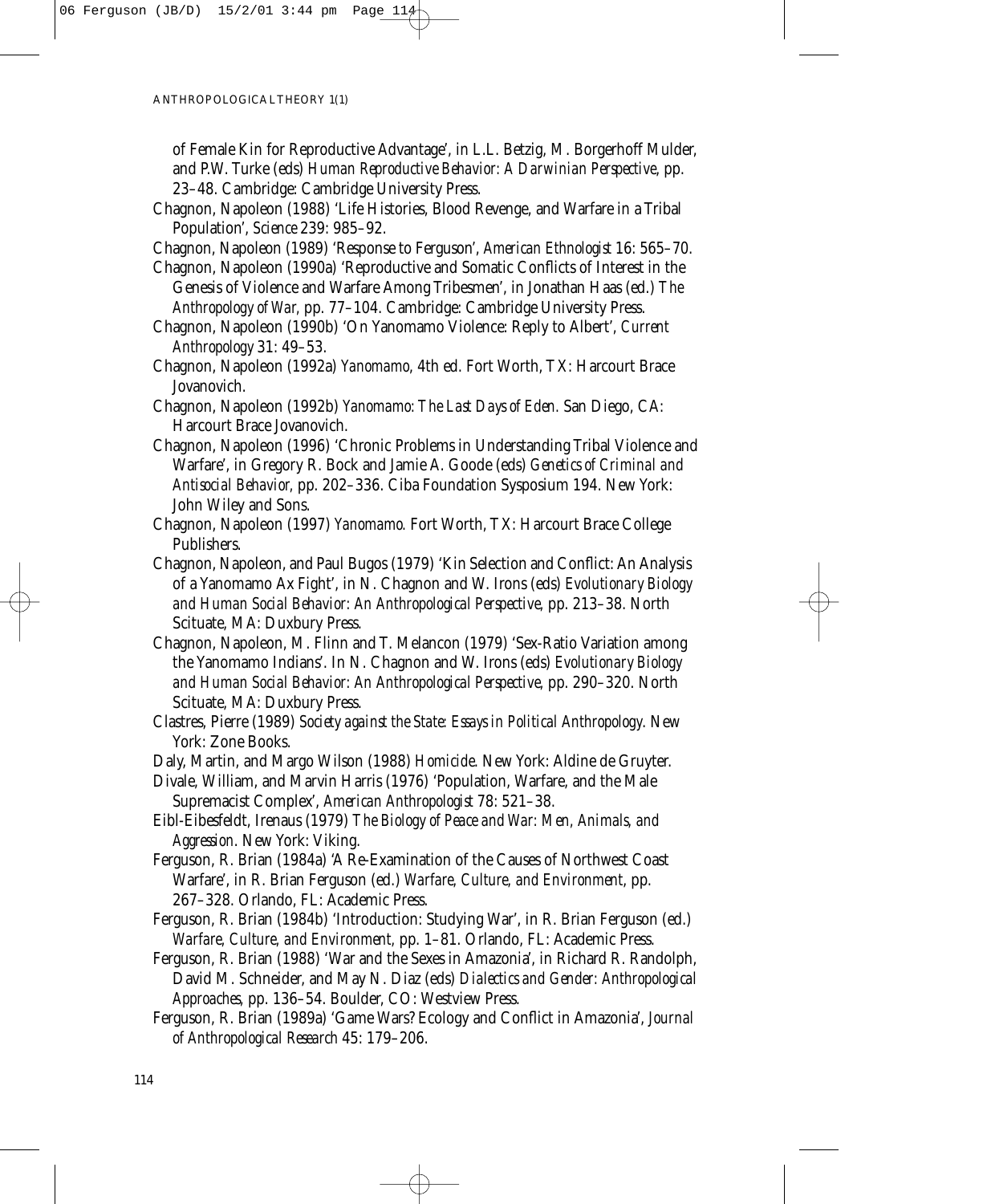- Ferguson, R. Brian (1989b) 'Ecological Consequences of Amazonian Warfare', *Ethnology* 28: 249–64.
- Ferguson, R. Brian (1989c) 'Do Yanomamo Killers Have More Kids?', *American Ethnologist* 16: 564–5.
- Ferguson, R. Brian (1990) 'Explaining War', in Jonathan Haas (ed.) *The Anthropology of War,* pp. 26–55. New York: Cambridge University Press.
- Ferguson, R. Brian (1995a) *Yanomami Warfare: A Political History.* Santa Fe, NM: School of American Research Press.
- Ferguson, R. Brian (1995b) 'Infrastructural Determinism', in Martin F. Murphy and Maxine L. Margolis (eds) *Science, Materialism, and the Study of Culture,* pp. 21–38. Gainesville, FL: University of Florida Press.
- Ferguson, R. Brian (2000a) 'A Savage Encounter: Western Contact and the Yanomami War Complex', in R. Brian Ferguson and Neil L. Whitehead (eds) *War in the Tribal Zone: Expanding States and Indigenous Warfare,* 2nd edn, pp. 199–227. Santa Fe, NM: School of American Research Press.
- Ferguson, R. Brian (2000b) 'The Causes and Origins of "Primitive Warfare": On Evolved Motivations of War', *Anthropological Quarterly* 73: 159–64.
- Fox, Robin (1992/1993) 'Fatal Attraction: War and Human Nature', *The National Interest* Winter: 11–20.
- Freud, Sigmund (1964) 'Why War?', in L. Bramson and G. Goethals (eds) *War: Studies from Psychology, Sociology, and Anthropology,* pp. 71–80. New York: Basic Books.
- Ghiglieri, Michael P. (1999) *The Dark Side of Man: Tracing the Origins of Male Violence*. Reading, MA: Perseus Books.
- Gibbons, Ann (1993) 'Evolutionists Take the Long View on Sex and Violence', *Science* 261: 987–8.
- Good, Kenneth (1999) 'Explanation of Yanomami Violent Behavior'. Paper presented at Annual Meetings of the American Anthropological Association.
- Good, Kenneth, with David Chanoff (1991) *Into the Heart: One Man's Pursuit of Love and Knowledge among the Yanomama.* New York: Simon and Schuster.
- Haas, Jonathan (ed.) (1990) *The Anthropology of War*. Cambridge: Cambridge University Press.
- Hames, Raymond (1983) 'The Settlement Pattern of a Yanomamo Population Bloc: A Behavioral Ecological Interpretation', in R. Hames and W. Vickers (eds) *Adaptive Responses of Native Amazonians,* pp. 393–427.
- Harris, Marvin (1979) *Cultural Materialism: The Struggle for a Science of Culture*. New York: Random House.
- Horgan, John (1999) *The Undiscovered Mind: How the Human Brain Defies Replication, Medication, and Explanation.* New York: The Free Press.
- Hrdy, Sarah Blaffer (1999) *Mother Nature: A History of Mothers, Infants, and Natural Selection.* New York: Pantheon.
- Jones, Todd (1998) 'Unification, Deduction, and History: A Reply to Steel', *Philosophy of Science* 65: 672–81.
- Lévi-Strauss, Claude (1943) 'Guerre et commerce chez les Indiens de l'Amerique du Sud', *Renaissance* 1: 122–39.
- Lizot, Jacques (1989) 'Sobre la Guerra: Una Respuesta a N.A. Chagnon (*Science* 1988)' *La Iglesia en Amazonas* 44 (April): 23–34.